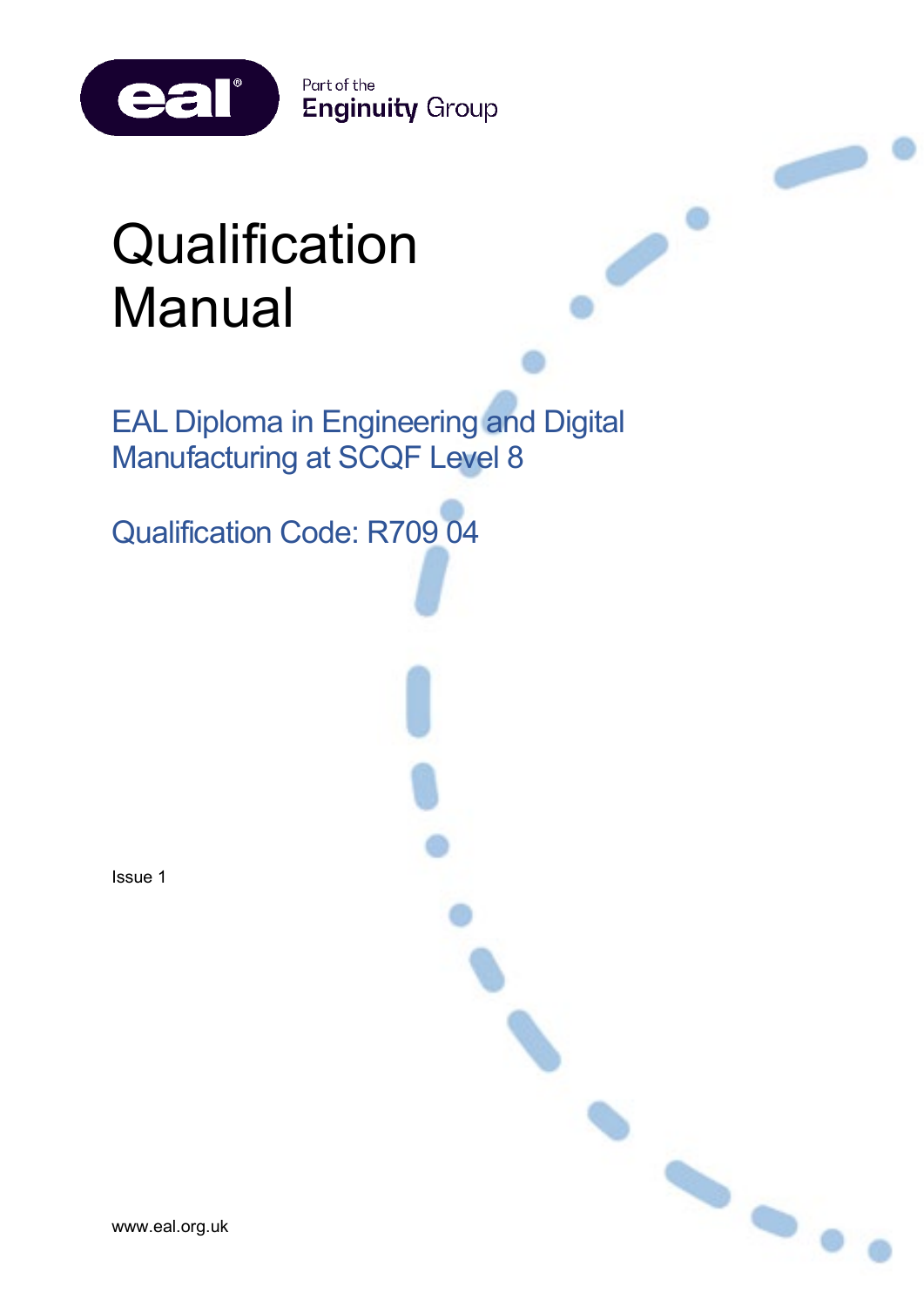

# **Table of Contents**

| 2.0 |  |
|-----|--|
| 3.0 |  |
| 4.0 |  |
| 5.0 |  |
| 6.0 |  |
|     |  |
|     |  |
|     |  |
|     |  |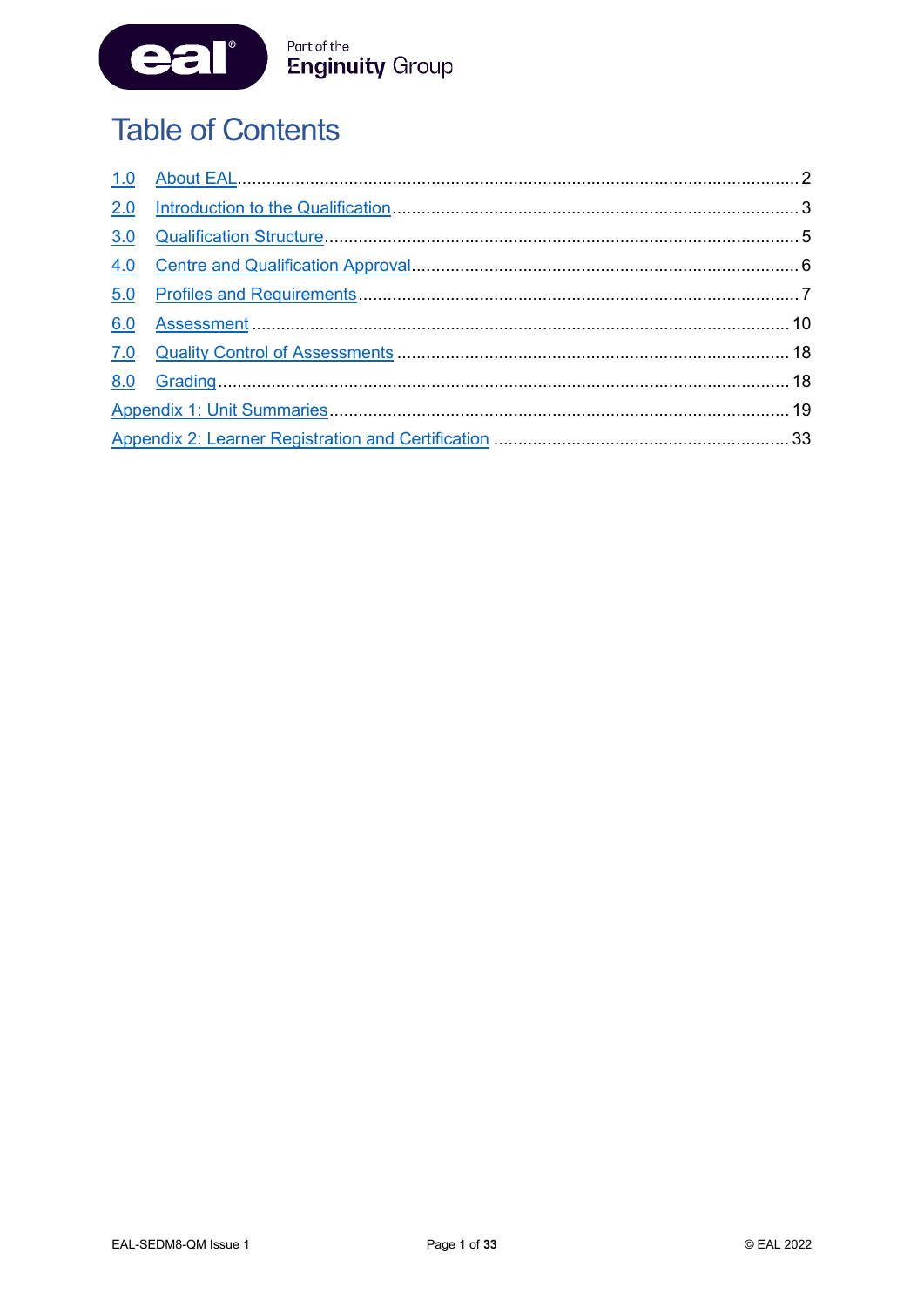

# <span id="page-2-0"></span>1.0 About EAL

For over fifty years, EAL has been the specialist awarding organisation for engineering, manufacturing, building services and related sectors. Developed to the highest technical standards, our qualifications reflect ever-changing industry and regulatory needs. We support the providers of our qualifications with an unparalleled level of service to ensure that learners are well prepared to take the next step in their journeys, whether study, an apprenticeship or work.

Through industry partnerships with EAL centres and training providers, decades of experience supporting our core sectors, and our role as part of the Enginuity Group, we have built unrivalled knowledge and understanding of employer skills needs. As a result, EAL's skills solutions, including apprenticeship End-Point Assessment, External Quality Assurance and qualifications are respected and chosen by employers to deliver real lifelong career benefits for all our learners. That's why in the last ten years, 1.2 million people across the UK have taken EAL qualifications.

### 1.1 Equal Opportunities and Diversity

EAL expects its centres to enable learners to have equal access to training and assessment for qualifications in line with equalities legislation. Further details can be located in the EAL Equal Opportunities and Diversity Policy:

<http://www.eal.org.uk/centre-support/centre-support/policies-and-important-documents>

### 1.2 Customer Experience and Feedback

Customer Experience is a fundamental part of EAL's commitment to you. EAL aims to ensure that all customers receive a high-quality efficient service. We are always interested in feedback and if you have any comments or feedback on our qualifications, products or services, please contact the Customer Experience team:

EAL Customer Experience Tel: +44 (0)1923 652 400 Email: [Customer.Experience@eal.org.uk](mailto:EAL%20Customer%20Experience%20%3cCustomer.Experience@eal.org.uk%3e)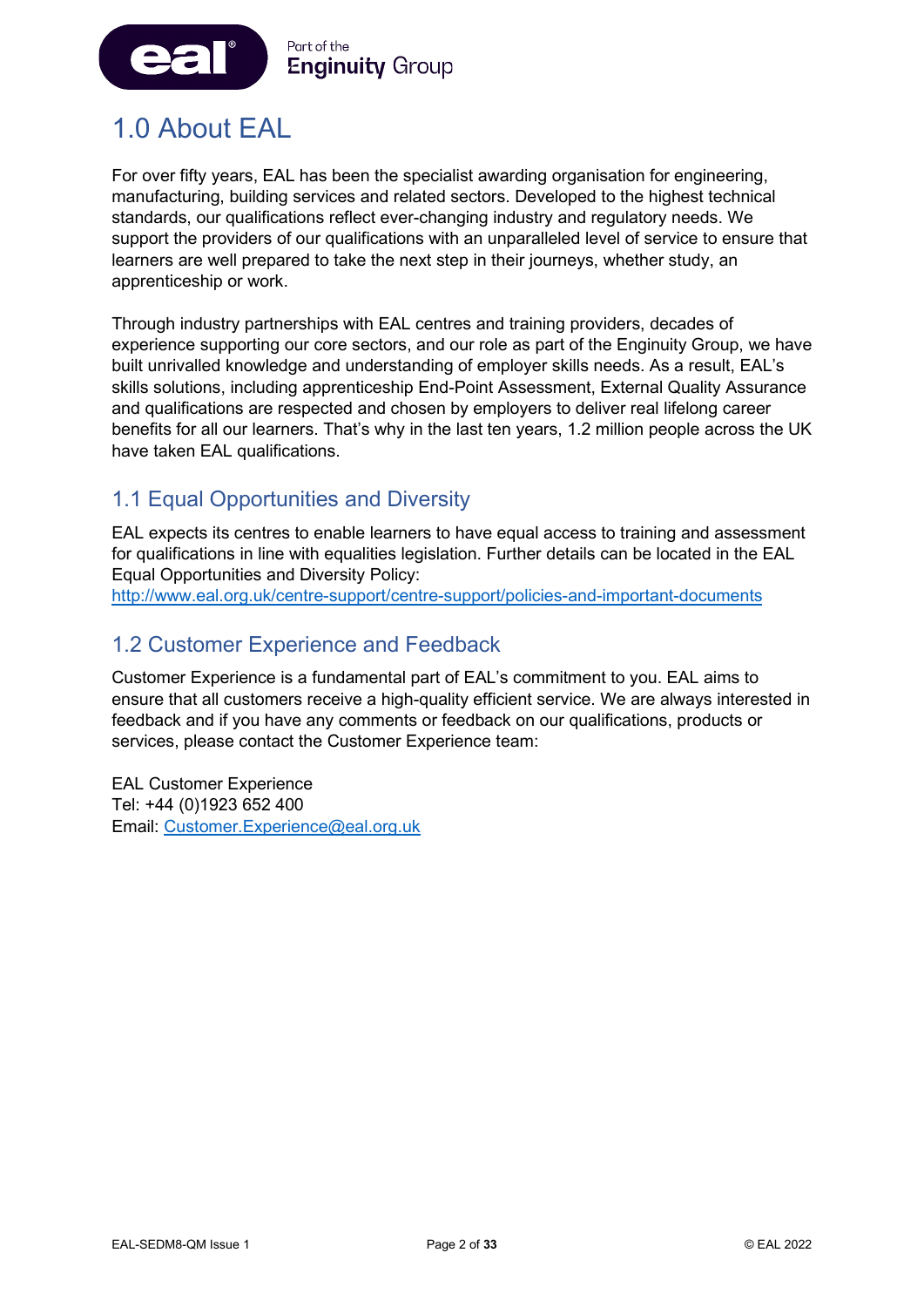

# <span id="page-3-0"></span>2.0 Introduction to the Qualification

### 2.1 Who is this qualification for?

This qualification is for learners working in the engineering and digital manufacturing sector. Learners are likely to be working in roles such as Technician, Industrial Technician, Engineering Technician, Industrial Engineer, Lead Engineer and Production Engineer

### 2.2 About this qualification

This competence-based qualification is for learners who will undertake the Scottish Apprenticeship in Engineering and Digital Manufacturing at SCQF level 8. It can also be delivered for learners who will undertake the qualification but not as part of an apprenticeship.

This qualification is based on the Engineering and Digital Manufacturing apprenticeship standard and framework and the occupation profile agreed by the Engineering and Digital Manufacturing Technical Expert Group (TEG). Following wider engagement with the sector, the apprenticeship was approved by Apprenticeship Approvals Group in November 2021. This involved direct engagement with the industry in Scotland, which included employers and employees, industry experts, the sector skills council, trade unions, professional bodies, Awarding Bodies, Training Providers and other social partners.

It is a requirement that the qualification will:

- align fully to the Apprenticeship Standard in Engineering and Digital Manufacturing at SCQF level 8
- integrate all learning outcomes, knowledge, skills and behaviours associated with the apprenticeship standard
- provide guidance on the associated assessment
- reinforce the importance of the learner-centric delivery in the context of the learner's role within engineering and digital manufacturing
- have all content entirely based on the Unit summaries set out in appendix 1

### 2.3 Entry to this qualification

There are no formal entry requirements for this qualification, but it is recommended that applicants have either completed a modern apprenticeship in Engineering; or hold 2 or more SQA Highers, and Mathematics at National 5 or above; or hold a National Certificate (SCQF level 6) or a Higher National Certificate (SCQF level 7) qualification in Engineering, or equivalent.

However, employers can also consider existing workplace skills and experiences, where learners are either changing careers or upskilling. Being open to alternative assessment methods and relevant experience, instead of qualifications, can help to broaden the pool of potential applicants.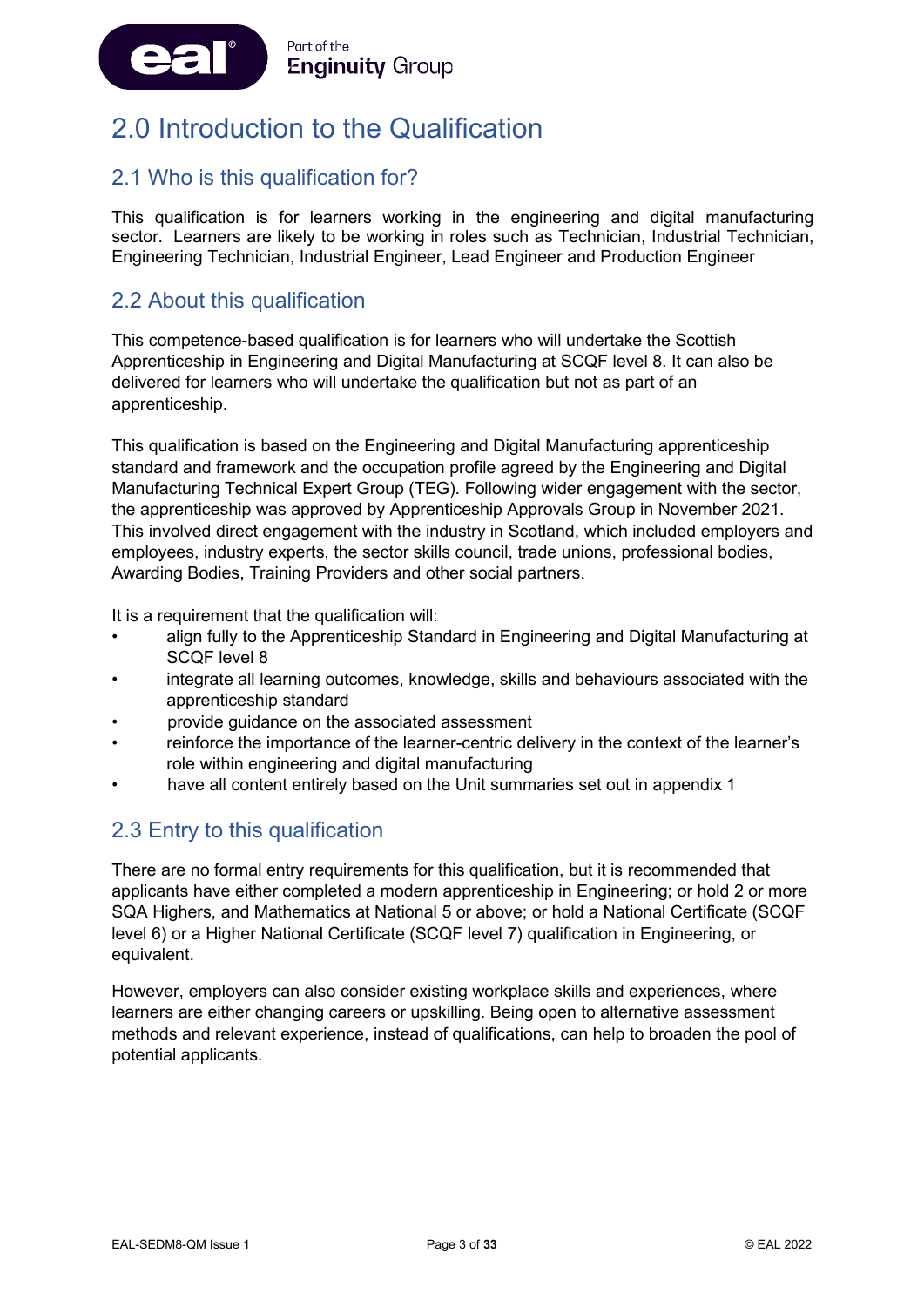#### Part of the ea **Enginuity Group**

### 2.4 Purpose and aims of this qualification

The purpose of this qualification is to provide learners with the essential knowledge, skills and behaviours (including meta-skills) in the EAL Diploma in Engineering and Digital Manufacturing at SCQF level 8 on achievement of the qualification.

The qualification aims to:

- develop the knowledge, skills and behaviours needed to demonstrate competence in the engineering and digital manufacture roles outlined in section 2.1 above
- develop meta-skills, personal and professional practice in the role
- provide learners with a nationally recognised qualification for working in the Engineering and Digital Manufacturing industry

### 2.5 Work based learning in this qualification

Work based learning is the primary method by which learners develop knowledge, skills and behaviours and meta-skills in this qualification. This means it will be delivered and assessed using evidence generated by the learner during their day to day job. There may be a small number of exceptions to this, specifically where there are industry related safety implications. In these cases, a learner may need to be off site for parts of the qualification. In these circumstances the situation should be made as realistic to the workplace as possible. These requirements have been outlined in the Assessment Strategy (see section 6 below).

As they progress through the qualification, learners will be continuously engaged in the process of learning through being observed, engaging in professional discussion, responding to work challenges and accumulating evidence of their progression and learning.

The delivery, assessment and SCQF credit and level of this qualification reflects continuous and cumulative learning and will provide evidence to support it.

### 2.6 Achievement of the Qualification

The EAL Diploma in Engineering and Digital Manufacturing at SCQF Level 8 contains 14 Units, learners must successfully complete 4 mandatory Units and 5 optional Units in line with the Rule of Combination to achieve the qualification. For further information on the Rules of Combination, please see Section 3.

This qualification has been credit rated, with an overall credit value of minimum 203 and maximum 229 SCQF credits and an overall SQQF level of SCQF level 8.

The overall grading type for this qualification is **competent / not yet competent**.

When a grade of competent has been achieved for the full qualification, the Centre will then be able to apply for the learner's certificate, once authorised by the internal verifier.

### 2.7 Progression

A successfully completed qualification, including the achievement of competence-based and professional qualifications, opens the door to a number of opportunities for progression in both work and further learning.

#### **Career advancement**

Successful learners may progress within the workplace to technical specialist roles, supervisory roles or management roles.

#### **Further study**

Options for those wishing to pursue further professional learning and development include degree level study in Engineering or in business related subjects. In particular, the Technical Apprenticeship supports progression to the Graduate Apprenticeship in Engineering Design and Manufacture.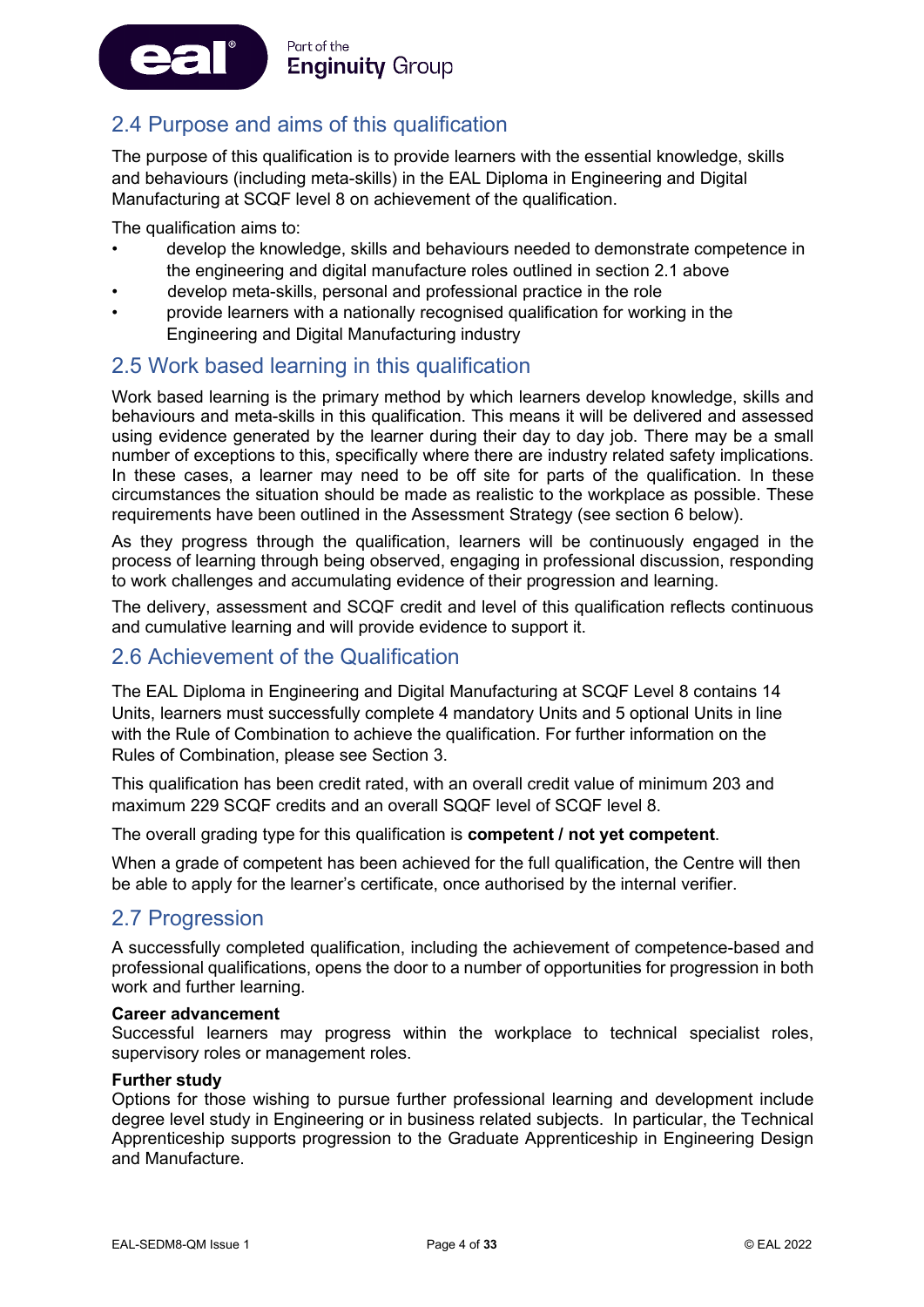

### <span id="page-5-0"></span>3.0 Qualification Structure

The qualification structure below sets out the SCQF credit and level of the qualification, alongside details of the Unit titles and combination or groupings in which the Units must be taken for learners to achieve the qualification.

All associated Unit summaries can be found in appendix 1.

| <b>Rule of Combination:</b><br>Mandatory Section (4 Units) Candidates must complete all 4 Units |                                                                                                                                                      |                |                    |
|-------------------------------------------------------------------------------------------------|------------------------------------------------------------------------------------------------------------------------------------------------------|----------------|--------------------|
| <b>EAL Code</b>                                                                                 | <b>Unit Title</b>                                                                                                                                    | <b>SCQF</b>    | <b>Credit</b>      |
| <b>SEDM8/001</b>                                                                                | Supporting engineering processes                                                                                                                     | Level<br>8     | <b>Value</b><br>36 |
| <b>SEDM8/007</b>                                                                                | Applying methods and principles in project management                                                                                                | 8              | 12                 |
| <b>SEDM8/009</b>                                                                                | Understanding digital manufacturing                                                                                                                  | 8              | 9                  |
| <b>SEDM8/012</b>                                                                                | Developing meta-skills and personal professionalism                                                                                                  | 8              | 16                 |
|                                                                                                 | Optional Group A - Candidates must complete 1 of the following Units                                                                                 |                |                    |
| <b>SEDM8/003</b>                                                                                | Designing and building within engineering                                                                                                            | 8              | 32                 |
| <b>SEDM8/008</b>                                                                                | Providing design-led solutions                                                                                                                       | 8              | 34                 |
|                                                                                                 | Optional Group B - Candidates must complete 3 of the following Units which have not<br>been completed from Group A                                   |                |                    |
| <b>SEDM8/002</b>                                                                                | Maintaining engineering equipment                                                                                                                    | 8              | 30                 |
| <b>SEDM8/003</b>                                                                                | Designing and building within engineering                                                                                                            | 8              | 32                 |
| <b>SEDM8/004</b>                                                                                | Inspection and testing within engineering                                                                                                            | $\overline{7}$ | 30                 |
| <b>SEDM8/005</b>                                                                                | Diagnosing and resolving faults                                                                                                                      | 8              | 30                 |
| <b>SEDM8/006</b>                                                                                | Conducting quality control and assurance                                                                                                             | 8              | 30                 |
| <b>SEDM8/008</b>                                                                                | Providing design-led solutions                                                                                                                       | 8              | 34                 |
|                                                                                                 | Optional Group C - Candidates must complete 1 further Unit from the following Units<br>which have not already been completed from Group A or Group B |                |                    |
| <b>SEDM8/002</b>                                                                                | Maintaining engineering equipment                                                                                                                    | 8              | 30                 |
| <b>SEDM8/003</b>                                                                                | Designing and building within engineering                                                                                                            | 8              | 32                 |
| <b>SEDM8/004</b>                                                                                | Inspection and testing within engineering                                                                                                            | $\overline{7}$ | 30                 |
| <b>SEDM8/005</b>                                                                                | Diagnosing and resolving faults                                                                                                                      | 8              | 30                 |
| <b>SEDM8/006</b>                                                                                | Conducting quality control and assurance                                                                                                             | 8              | 30                 |
| <b>SEDM8/008</b>                                                                                | Providing design-led solutions                                                                                                                       | 8              | 34                 |
| <b>SEDM8/010</b>                                                                                | Organising and facilitating meetings                                                                                                                 | $\overline{7}$ | 8                  |
| <b>SEDM8/011</b>                                                                                | Establishing and maintaining effective working relationships                                                                                         | 7              | 12                 |
| <b>SEDM8/013</b>                                                                                | Providing effective leadership                                                                                                                       | 8              | 16                 |
| <b>SEDM8/014</b>                                                                                | Managing teams and stakeholders                                                                                                                      | 8              | 20                 |

### 3.1 Barred Combinations

There are no barred Unit combinations, but the Rule of Combination above must be followed.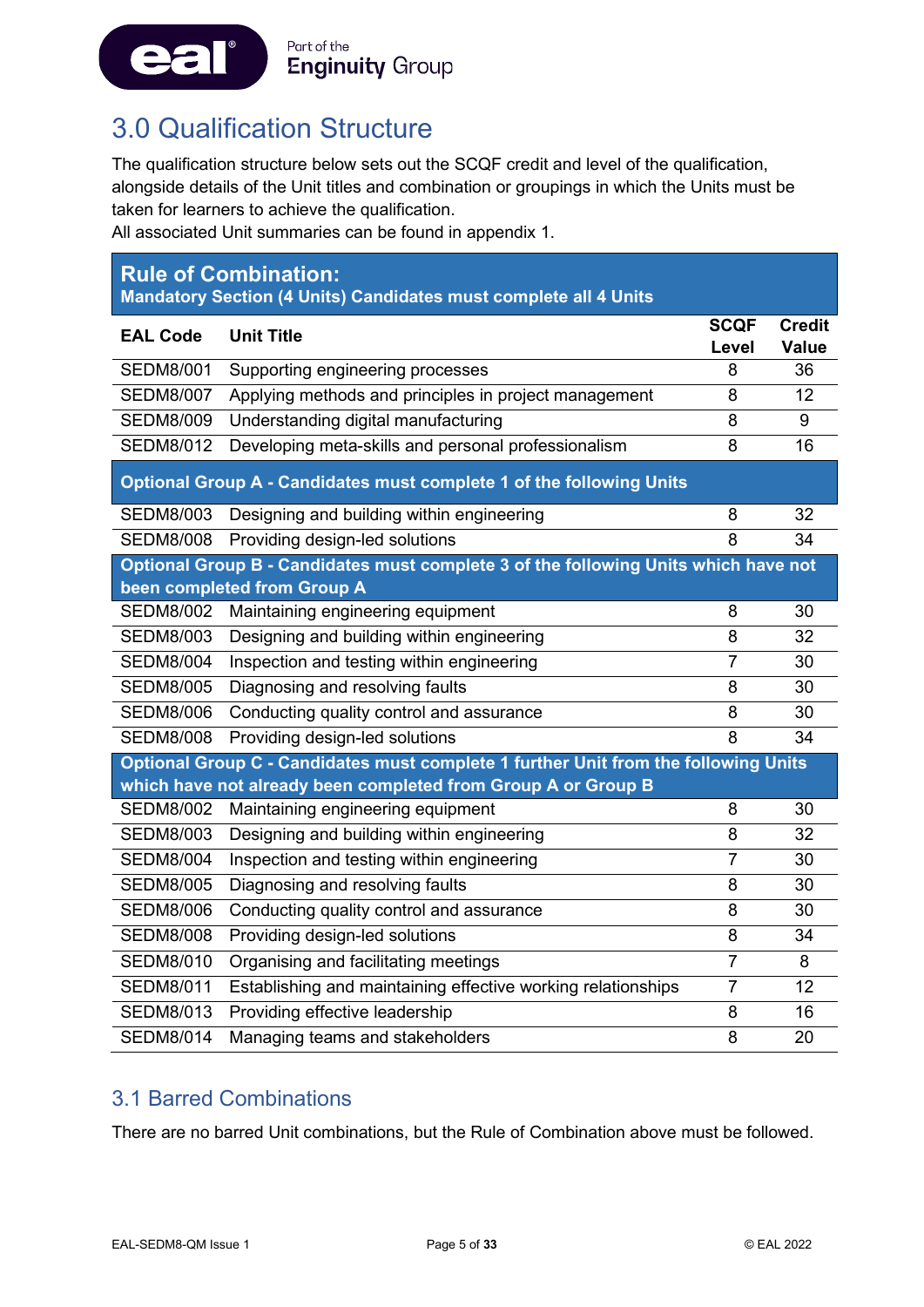

### <span id="page-6-0"></span>4.0 Centre and Qualification Approval

Centres wishing to run the qualification will need to comply with the Qualification Manual and EAL's centre recognition criteria for this qualification. Centres must also put in place the appropriate physical and human resources and administration systems to effectively run the qualification.

Please refer to Section 5 below for the requirements of centre staff involved in the delivery of the qualification.

#### **For existing EAL centres to put the qualification on your centre remit:**

• Create and complete a qualification approval application form in Smarter Touch and submit to EAL.

#### **For non EAL centres to gain centre approval to run the qualification, please contact EAL Customer Service:**

EAL Customer Experience Tel: +44 (0)1923 652400 Email: [customer.experience@eal.org.uk](mailto:customer.experience@eal.org.uk)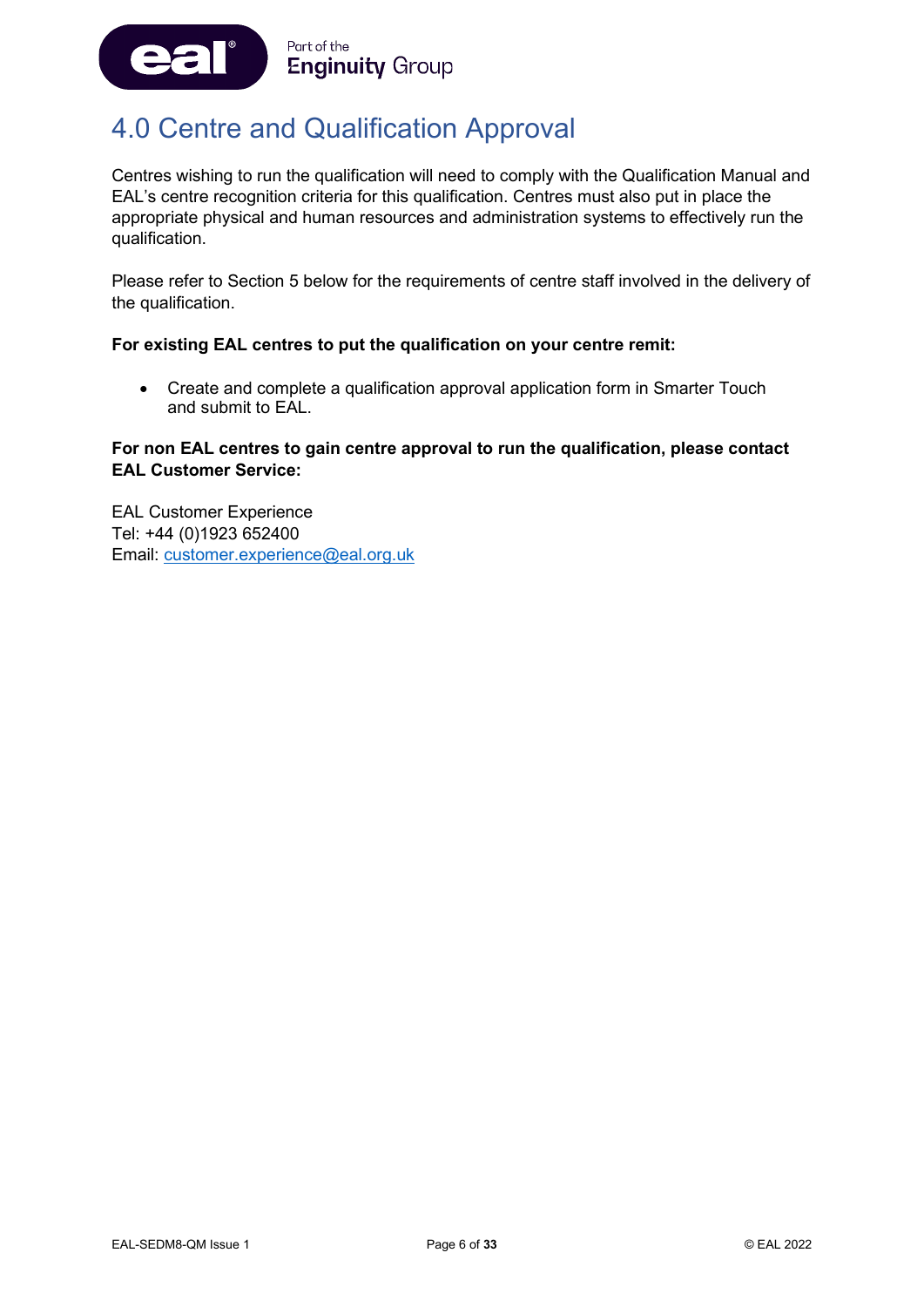

# <span id="page-7-0"></span>5.0 Profiles and Requirements

### 5.1 Staff Responsible for Registering and Certification of Learners

Centres are required to appoint a suitable member of staff who can take responsibility for registering learners onto qualifications, submitting entries for assessments to EAL, and taking receipt of external assessment procedures (if appropriate). They may also be responsible for applying to EAL for learner certificates. The role may be undertaken by the same person who undertakes quality assurance.

### 5.2 Assessment

#### **Assessor requirements**

Assessors must:

- have occupational experience at a level suitable to the level of the qualification being assessed
- be occupationally competent and knowledgeable in respect of the Units they are assessing
- have thorough understanding of the Units of the competence-based qualifications they are assessing in order to be able to interpret and make judgements on current working practices and technologies within the area of work
- have sufficient time to carry out the role
- actively engage in relevant, industry specific continuing professional development activities to keep up-to-date with developments relating to the practice in which they are assessing
- hold or be working towards an appropriate Assessor qualification as identified by EAL and SQA Accreditation the qualification regulator. Assessors holding older assessor qualifications must be able to demonstrate that they are assessing to the current standards

Assessors' experience and knowledge could be verified by CV and references, possession of a relevant qualification, or membership of a relevant professional body.

#### **Assessors must also know:**

- the content and meaning of the qualification against which the assessments are to be carried out
- the relevant EAL documentation and system of vocational qualifications within which the assessment is taking place

### 5.3 Internal Quality Assurance

#### **Internal verifier requirements**

Internal Verifiers for competence-based qualifications must:

- have occupational expertise and experience appropriate to the competence-based qualifications that they are internally verifying
- hold or be working towards an appropriate Internal Verifier qualification as identified by EAL and SQA Accreditation, the qualification regulator. Internal Verifiers holding older qualifications must be able to demonstrate that they are verifying to the current standards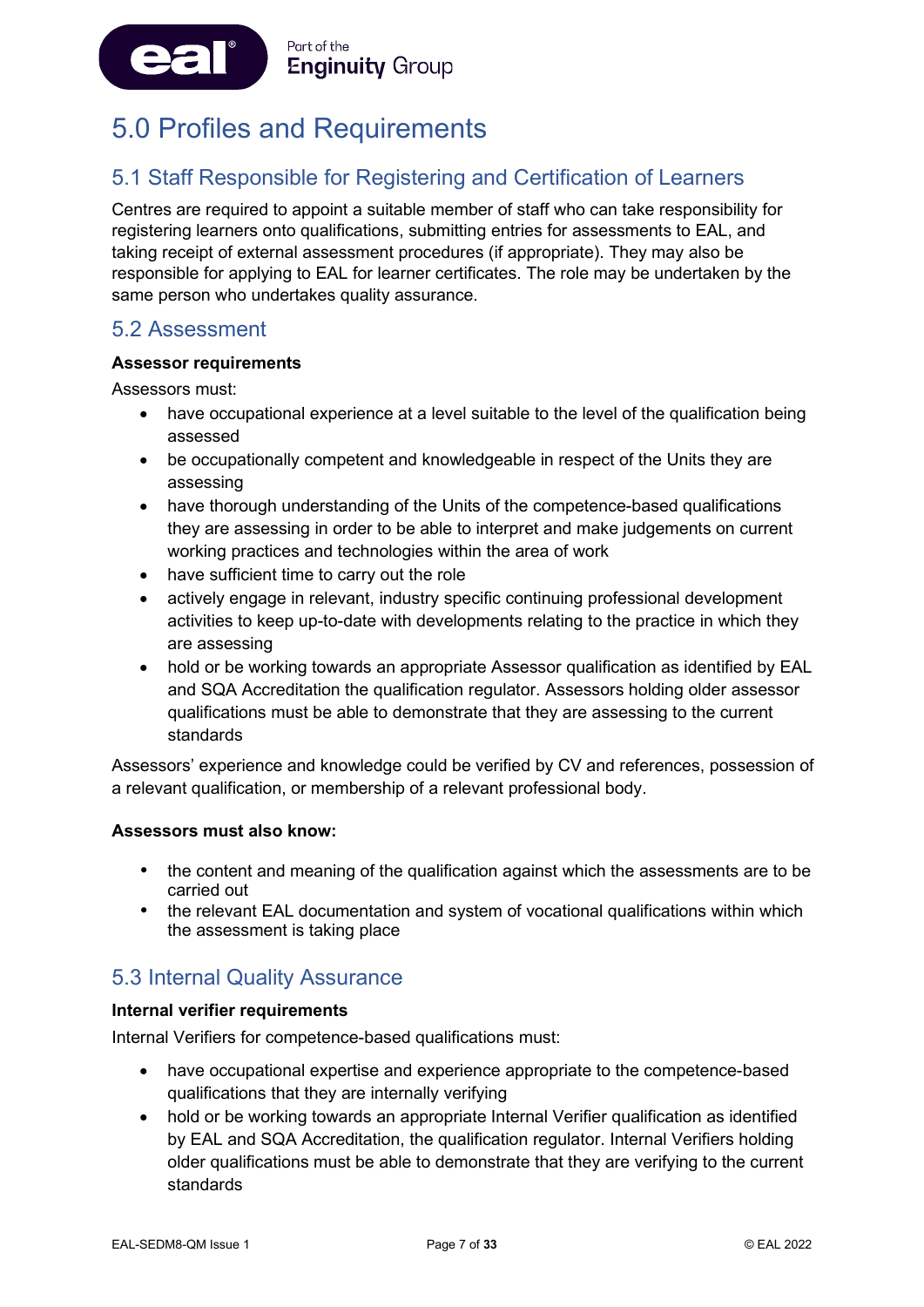Part of the **Enginuity Group** 

- stay up-to-date with relevant developments in both occupational practice and assessment practice
- have a thorough understanding of the Units making up the competence-based qualifications which they are internally verifying and be able to provide advice upon the interpretation of the Units

#### **Internal verifiers must also know:**

- the content and meaning of the qualification against which the assessments are to be carried out
- the relevant EAL documentation and system of vocational qualifications within which the assessment is taking place

#### **The tables below show the recommended levels of occupational competence for assessors, internal verifiers, and external verifiers/EQA's.**

| <b>Position</b>                                                  | <b>Prime activity</b><br>requirements | <b>Support activity</b><br><b>requirements</b> | <b>Occupational</b><br>requirements<br>(see notes below)                                      |
|------------------------------------------------------------------|---------------------------------------|------------------------------------------------|-----------------------------------------------------------------------------------------------|
| Assessor                                                         | <b>Assessment Skills</b>              | <b>IV Systems</b>                              | occupational<br>competence in the<br>areas covered by the<br>qualifications being<br>assessed |
| Internal Verifier                                                | <b>Verification Skills</b>            | Assessment<br>Knowledge                        | occupational<br>understanding of the<br>areas covered by the<br>qualifications                |
| <b>External Verifier /</b><br><b>External Quality</b><br>Assurer | <b>Verification skills</b>            | Assessment<br>Understanding                    | occupational<br>awareness of the<br>areas covered by the<br>qualifications                    |

#### **Notes**

- 1. occupational *competence* is defined here as a combination of practical skills, knowledge, and the ability to apply both of these, in familiar and new situations, within a real working environment.
- 2. occupational *understanding* is defined here as having a good understanding of the activities being assessed, together with knowledge of relevant Health & Safety implications and requirements of the assessments.
- 3. occupational *awareness* is defined here as a general overview of the subject area, sufficient to ensure that assessment and portfolio evidence are reliable, and that relevant Health and Safety requirements have been complied with.
- 4. The competences required by the assessor, internal verifier and external verifier/external quality assurer, in the occupational area being assessed, is likely to exist at three levels as indicated by the shaded zones in the following table.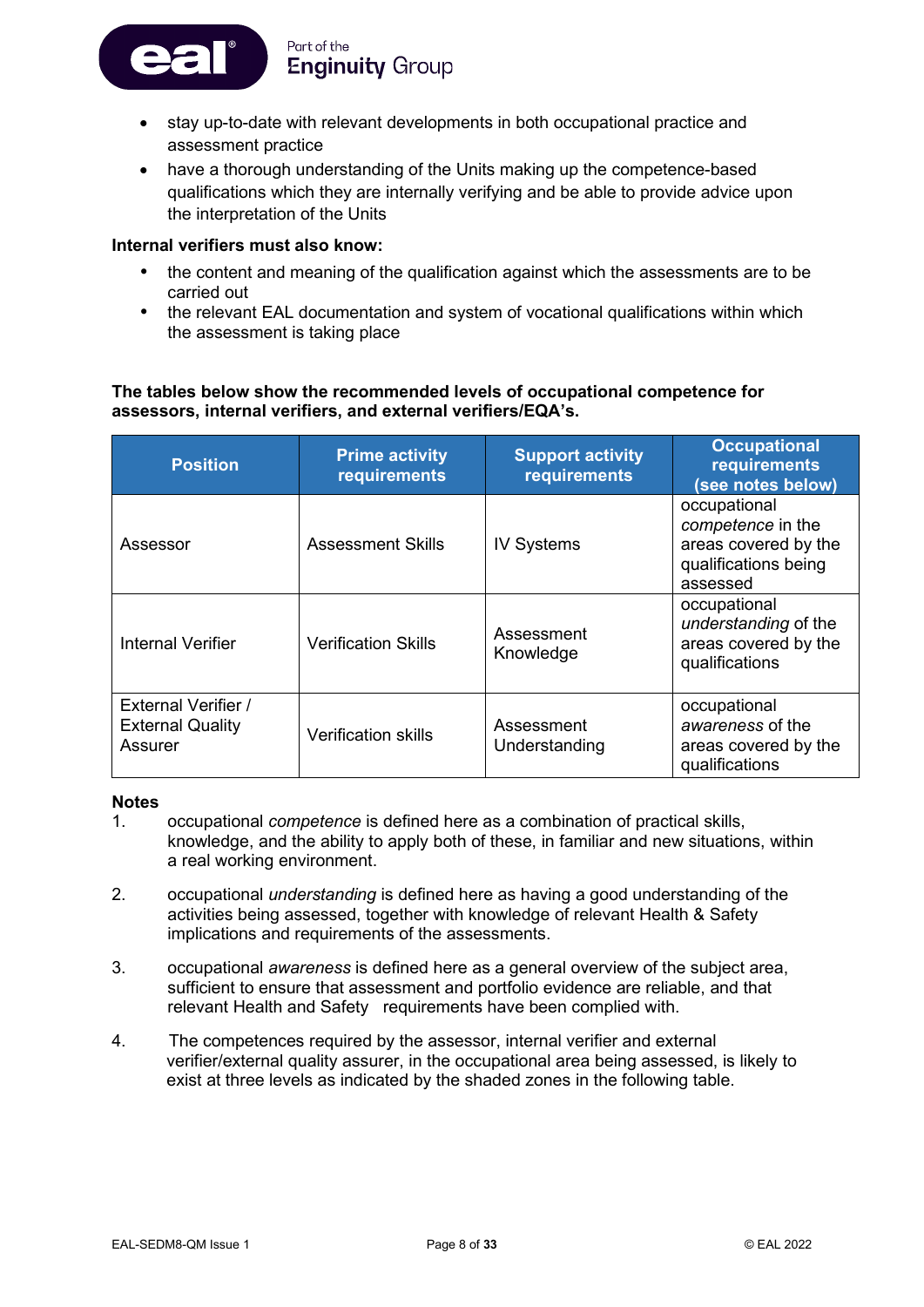

| <b>Occupational</b><br><b>Competence</b><br>required by:         | An ability to discuss<br>the general<br>principles of the<br>competences being<br>assessed | An ability to<br>describe the<br>practical aspects of<br>the competence<br>being assessed | An ability to<br>demonstrate the<br>practical<br>competences being<br>assessed |
|------------------------------------------------------------------|--------------------------------------------------------------------------------------------|-------------------------------------------------------------------------------------------|--------------------------------------------------------------------------------|
| Assessor                                                         |                                                                                            |                                                                                           |                                                                                |
| <b>Internal Verifier</b>                                         |                                                                                            |                                                                                           |                                                                                |
| <b>External Verifier /</b><br><b>External Quality</b><br>Assurer |                                                                                            |                                                                                           |                                                                                |

### 5.4 Expert Witnesses

#### **Expert witness requirements**

The use of expert witnesses is encouraged as a contribution to the provision of performance evidence presented for assessment. The role of the expert witness is to submit evidence to the assessor as to the competence of the learner in any given Unit. This evidence must directly relate to learner's performance in the workplace which has been seen by the expert witness.

All Expert Witnesses must:

- be occupationally competent in the area being assessed. This means that each expert witness must, according to current sector practice, be competent in the functions covered by the Units to which they are contributing
- maintain their occupational competence by actively engaging in relevant continuous professional development activities in order to keep up to date with developments
- provide current records of their skills and the current supporting knowledge and understanding in the context of a recent role directly related to the qualification Unit that they are witnessing
- be familiar with the qualification Unit; and must be able to interpret current working practices and technologies within the area of work
- be inducted by the Centre so that they are familiar with the standards for those Units for which they are to provide expert witness evidence. They must also understand the Centre's recording requirements and will need guidance on the skills required to provide evidence for the qualification

**It will be the responsibility of the Assessor to make sure that any Expert Witness testimonies accepted as evidence of a learner's competency meet the requirements of validity, authenticity, reliability, currency and sufficiency.**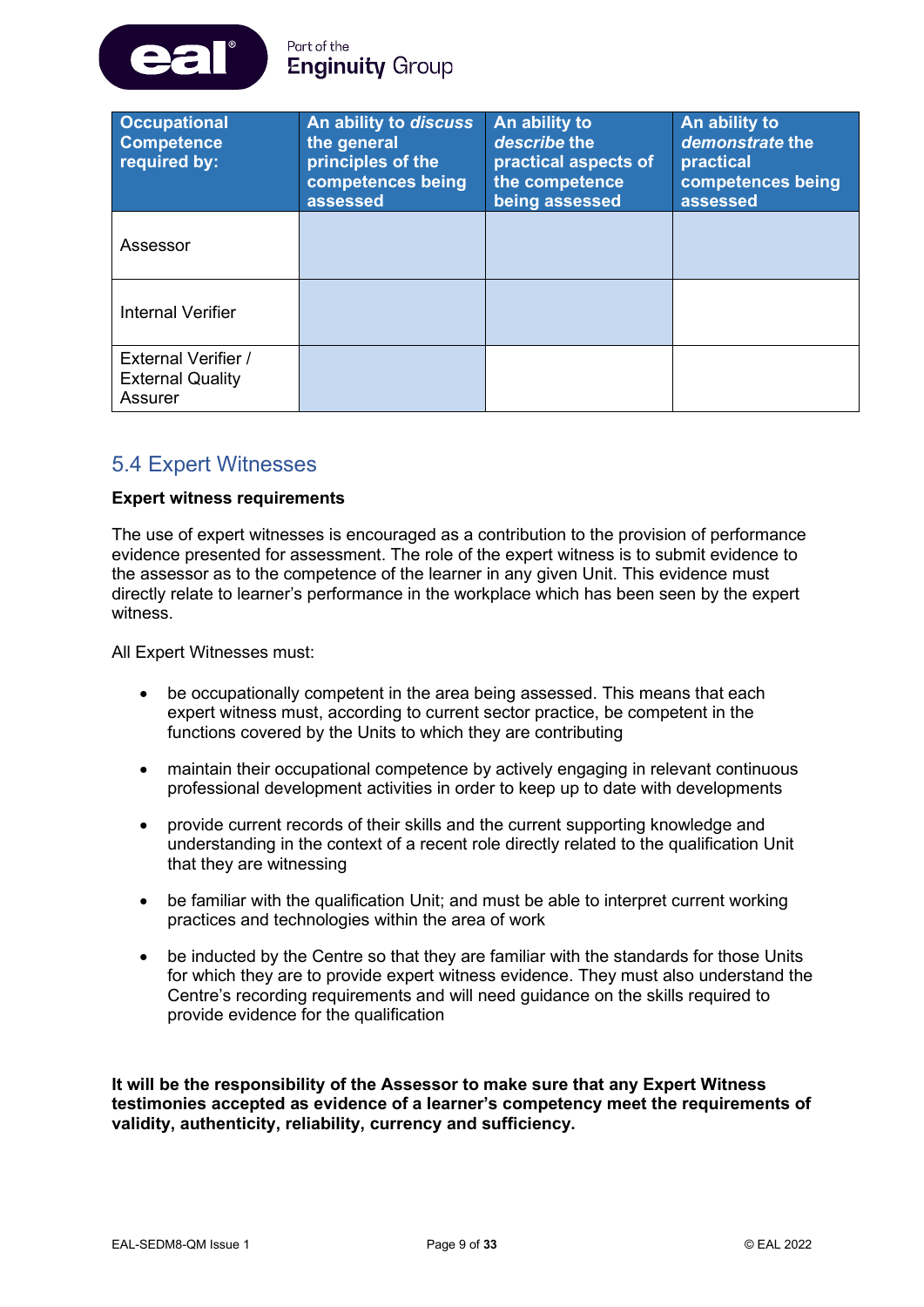

# <span id="page-10-0"></span>6.0 Assessment

### 6.1 Introduction

This Assessment Strategy has been developed by EAL, SDS and the Apprenticeship Technical Expert Group (TEG) for Engineering and Digital Manufacturing. This Strategy complies with SQA Accreditation's regulatory requirements and has been approved by them.

This Assessment Strategy has been designed to:

- assist assessors, internal verifiers and external quality assurance personnel
- encourage and promote consistent assessment of the qualification and/or Units

The Assessment Strategy provides definitions for:

- the assessment environment and notes on simulation/replication
- access to the qualification/ Units

and information on:

- carrying out assessments
- assessing knowledge, understanding and skills

There are two key measures of success for this assessment strategy:

- the importance employers and learners place on the qualification
- the relationship between the learner, the assessor and the employer

EAL will use these measures, and review the following guidance, to continually improve its assessment strategies for part or whole qualifications.

### 6.2 Assessment of Performance

#### **Workplace Assessment**

Performance evidence must be the main form of evidence gathered. In order to demonstrate competent performance of the knowledge, understanding and skills for a unit, learners will need to show consistent performance across multiple examples and must be sufficient to show that the performance requirements of the unit have been carried out to the prescribed standards. It is critical to the validity of the competence-based qualifications that performance is assessed in the workplace. Learners must therefore be in a relevant job role throughout the period in which they undertake the qualification. All the Units of competence are designed to reflect the expected performance of practitioners in real workplace situations and settings. Where, for reasons of safety or security, or in exceptional circumstances a learner is not in a position to provide evidence due to their current assignment, the learner will need to negotiate with their assessor, suitable alternative opportunities to generate evidence and gain internal verifier approval of this. This might be through an alternative work placement or through simulation within a realistic working environment – but must be both planned and agreed with the assessment centre.

#### **See the section on realistic environment and simulation at section 6.6 for details.**

Learners will gather evidence of their competence in the workplace, and this will be assessed within an EAL approved centre by qualified and experienced staff. Evidence that is sourced from the working environment must be naturally occurring and can be generated by:

- direct observation of performance in the workplace by a qualified assessor
- testimony from an expert witness to the activity being assessed
- reflective accounts of performance from the learner
- professional discussion
- questioning
- evidence of work plans and work-based products produced by the learner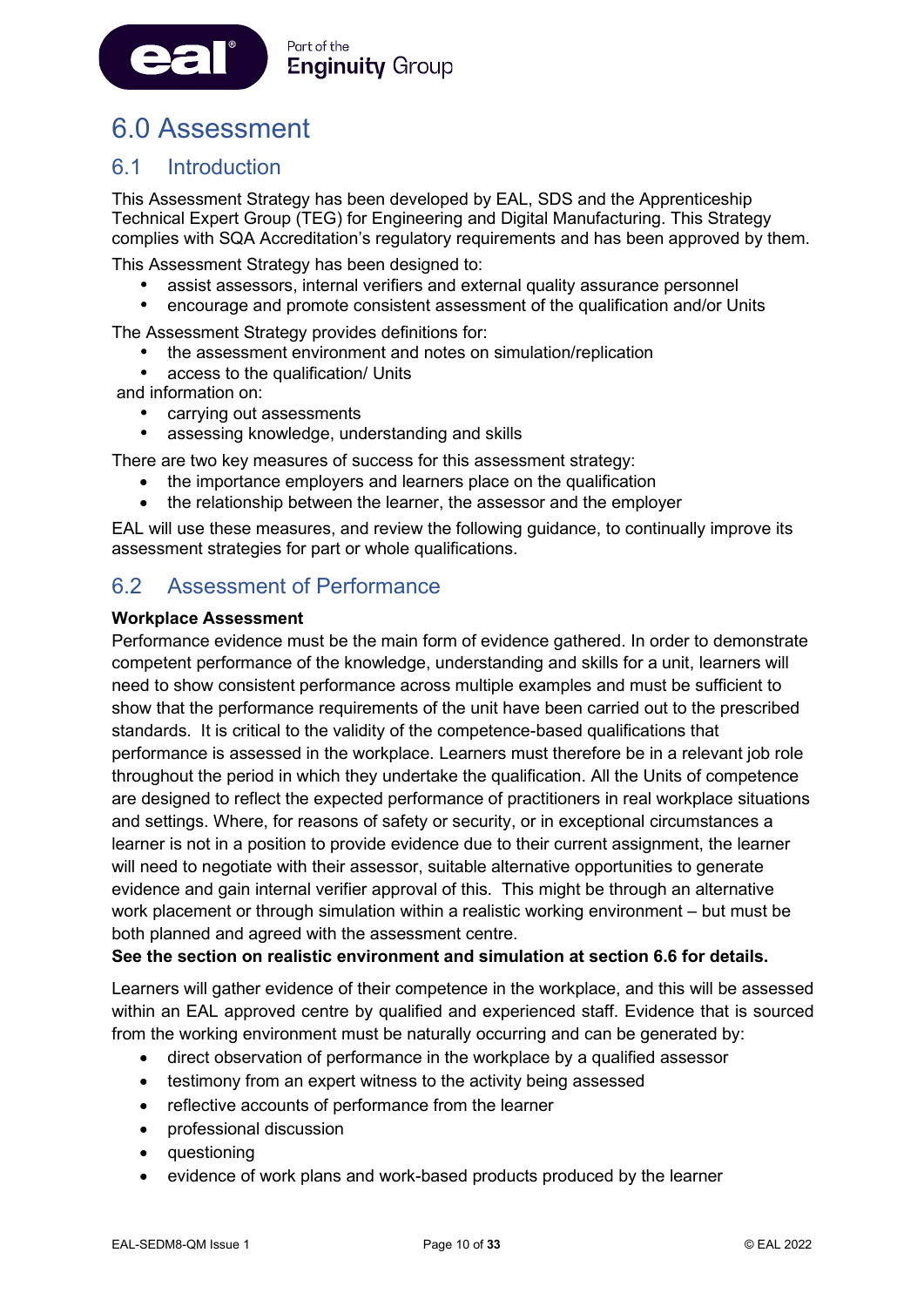

Generating evidence of workplace competence to meet assessment requirements will require initial discussions and planning between the learner and assessor.

Centre arrangements should also ensure that competence can be demonstrated over a period of time, rather than simply for the purposes of a single assessment.

### 6.3 Holistic Assessment

Holistic approaches to assessment are encouraged so that larger pieces of work are used to evidence a number of performance requirements rather than the process of finding separate evidence for each performance requirement or assessment criteria. In this qualification for example learners undertaking engineering design, build activities are likely to provide assessment opportunities for Designing and building within engineering (SEDM8/003) and Providing design-led solutions (SEDM8/008). Similarly, an activity which is often undertaken by a cross team project group is likely to provide assessment opportunities for multiple Units.

Knowledge and understanding requirements can be demonstrated in a number of different ways, but it is suggested that the most appropriate methods for this qualification are oral or written questioning, professional discussion and reflective accounts. Where questioning is used, Assessors should ask enough questions to be able to determine that the learner has an appropriate level of knowledge and understanding as required by the Units.

### 6.4 Guidance on the use of projects

Evidence from project activity in either full or part may be applicable for a number of Units within this qualification. Learners may be working on specific projects which may generate evidence for a number of Units. Where projects are used and will form part of learner evidence the following should be considered. Projects should, where possible, be live and naturally occurring at work, where this is not possible an engineering-based context project could be created for the purpose of assessment in a realistic working environment in exceptional circumstances.

Any project should follow a plan, do, and review methodology. Learners should produce a project plan outlining clearly how the project will be delivered, consider the opportunities for the inclusion of meta-skills and their application within the project delivery. Learners will be recommended to communicate and collaborate with a minimum of two others in delivery of a project. Continuous reflective practice should be used to monitor progress against project delivery outcomes and any meta-skills should additionally be recorded, as well as technical evidence for the specific Unit. Learners should also consider any plan changes as the project evolves and justify any adjustments where necessary. Where possible any project should consider how it might be used to assess content in other Units and therefore maximise any evidence generated. A project approach for example in Unit SEDM8/008 'Providing design-led solutions' should be helpful in generating evidence for Unit SEDM8/013 'Providing effective leadership and Unit SEDM8/007 'Applying methods and principles in project management'.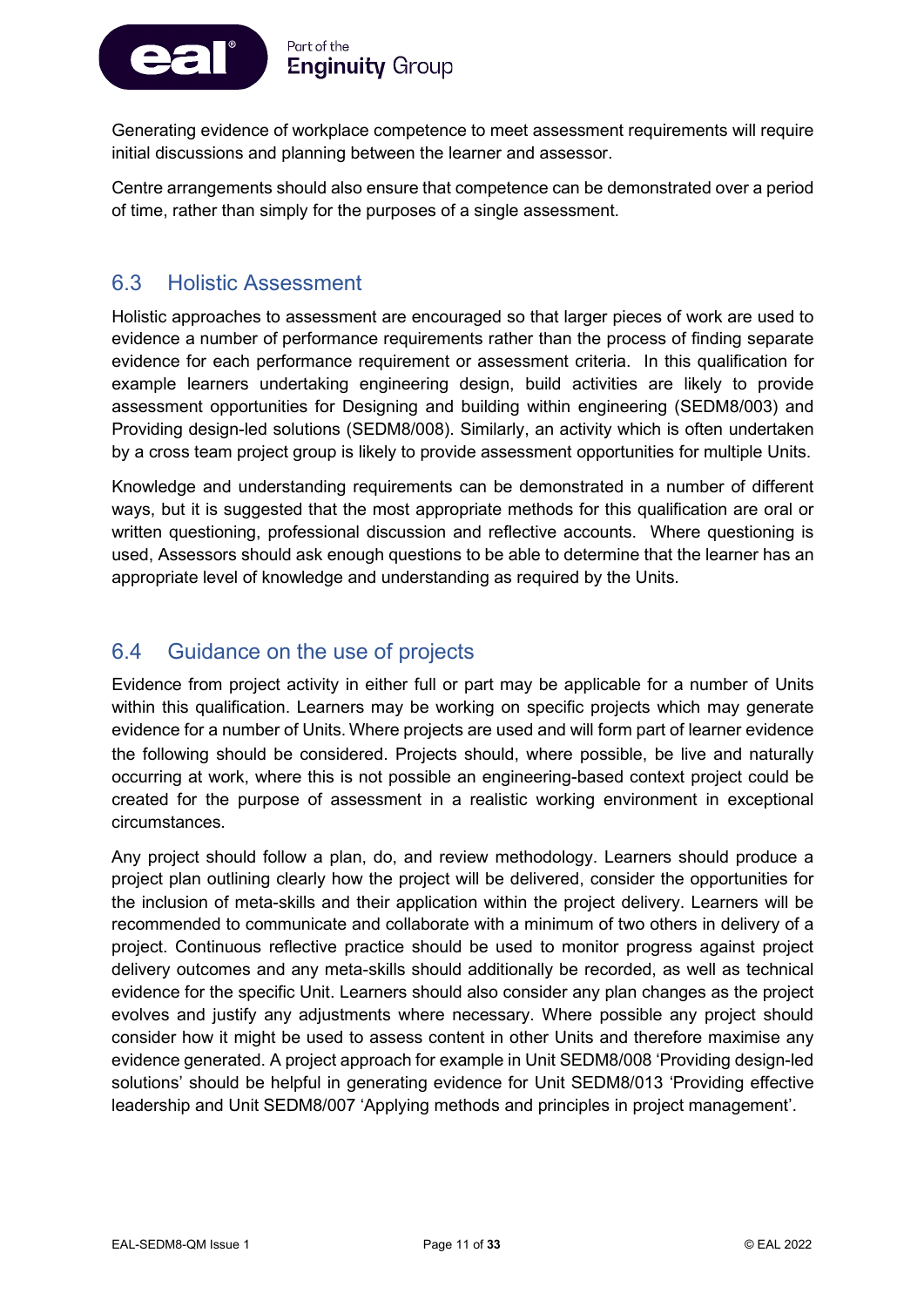

### 6.5 Additional Assessment Requirements

#### **Expert witnesses**

The use of expert witnesses is encouraged as a contribution to the provision of performance evidence presented for assessment. The role of the expert witness is to submit evidence to the assessor as to the competence of the learner in any given Unit. This evidence must directly relate to the learner's performance in the workplace as seen by the expert witness.

All Expert Witnesses must:

- be occupationally competent in the area being assessed. This means that each expert witness must, according to current sector practice, be competent in the functions covered by the Units to which they are contributing
- maintain their occupational competence by actively engaging in relevant continuous professional development activities in order to keep up to date with developments
- provide current records of their skills and the current supporting knowledge and understanding in the context of a recent role directly related to the qualification Unit that they are witnessing
- be familiar with the qualification Units; and must be able to interpret current working practices and technologies within the area of work
- be inducted by the Centre so that they are familiar with the standards for those Units for which they are to provide expert witness evidence. They must also understand the Centre's recording requirements and will need guidance on the skills required to provide evidence for the qualification

**It will be the responsibility of the Assessor to make sure that any Expert Witness testimonies accepted as evidence of a learner's competency meet the requirements of validity, authenticity, reliability, currency and sufficiency.**

### 6.6 Simulation in a Realistic Work Environment

Simulation may be undertaken only when the learner is unable to provide sufficient evidence of workplace performance to complete the Unit and/or where there is a potential risk to the learner or others. Evidence of competence in such situations is viewed as essential to ensure best practice and confidence in the learner's ability to act appropriately.

The use of simulation to provide performance evidence (and support assessment) should be agreed in advance by the assessor and learner at the assessment planning stage. Those involved in the assessment process must be satisfied that the use of simulation does not compromise the rigour and integrity of assessment.

Where simulation is used to generate evidence of competence, this should not be used as the sole source of evidence for any one Unit of competence. Other sources and types of evidence will need to be generated to corroborate the evidence derived from simulation.

Simulation may be **mandatory** for the assessment of safety-critical activities, and/or for other activities.

Simulation may also be **permissible** in those circumstances where the opportunities to collect naturally occurring evidence are limited or absent, and the learner lacks evidence for completion of the Unit.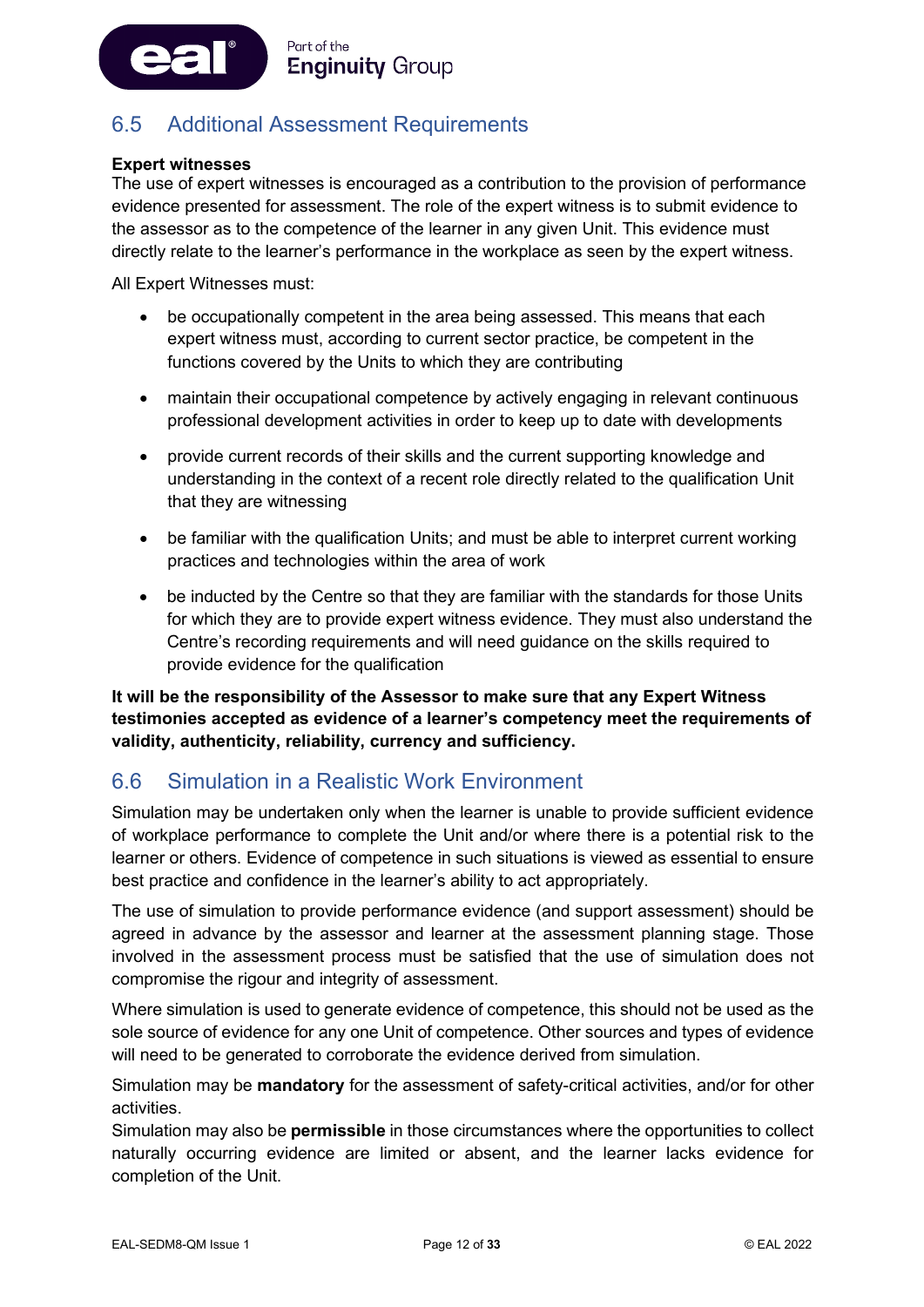

In all cases, simulation must take place in a Realistic Work Environment (RWE) which recreates the environment, tools, equipment and time pressures found in a typical work environment.

#### **The following table indicates the Units and performance requirements where simulation is permitted:**

| <b>Unit</b>                                            | <b>Whether Simulation is permitted</b> |
|--------------------------------------------------------|----------------------------------------|
| SEDM8/001 - Supporting engineering processes           | No Simulation                          |
| SEDM8/002 - Maintaining engineering equipment          | No Simulation                          |
| SEDM8/003 - Designing and building within engineering  | No Simulation                          |
| SEDM8/004 - Inspection and testing within engineering  | No Simulation                          |
| SEDM8/005 - Diagnosing and resolving faults            | No Simulation                          |
| SEDM8/006 - Conducting quality control and assurance   | No Simulation                          |
| SEDM8/007 - Applying methods and principles in project | Performance requirements 1-10          |
| management                                             | See further guidance on this Unit in   |
|                                                        | section 6.8.1 below                    |
| SEDM8/008 - Providing design-led solutions             | No Simulation                          |
| SEDM8/009 - Understanding digital manufacturing        | See further guidance on this Unit in   |
|                                                        | section 6.8.2 below                    |
| SEDM8/010 - Organising and facilitating meetings       | No Simulation                          |
| SEDM8/011 - Establishing and maintaining effective     | No Simulation                          |
| working relationships                                  |                                        |
| SEDM8/012 - Developing meta-skills and personal        | See further guidance on this Unit in   |
| professionalism                                        | section 6.8.3 below                    |
| SEDM8/013 - Providing effective leadership             | Performance requirements 1-8           |
|                                                        | See further guidance on this Unit in   |
|                                                        | section 6.8.1 below                    |
| SEDM8/014 - Managing teams and stakeholders            | Performance requirements 8, 12,        |
|                                                        | 13, and 14                             |

#### **If the learner cannot meet all performance requirements under naturally occurring activities in their workplace and need to simulate a specific task, the External Verifier must be consulted, and agreement reached on what is suitable.**

For the relevant performance requirements, specified above, simulation is permissible only when the learner is unable to provide sufficient evidence of workplace performance due to the various working practices of different organisations or job roles. Beyond this, simulation should be used where safety or security considerations associated with the work being undertaken by the learner makes the use of workplace evidence impossible. Any simulation should be carried out in a realistic working environment where conditions should be set which replicate those in the real workplace.

#### **Where simulation is used, Assessors must ensure that competence is fully transferable to the workplace.**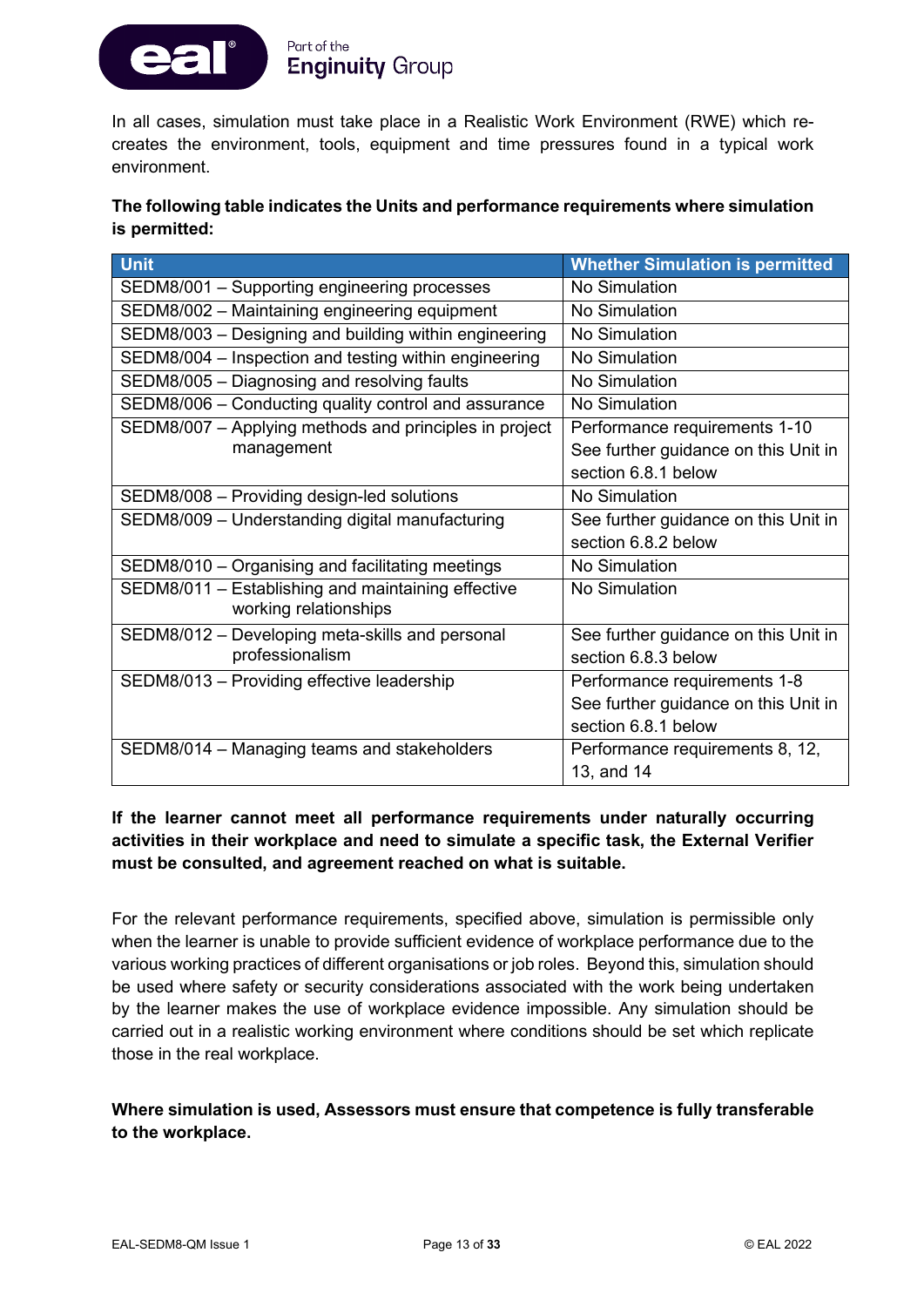

### 6.7 Meta-skills

ea

A key aspect of this qualification is that it supports the development of a learner's **metaskills** and the development of their awareness of the importance of these in becoming effective in their current work role, and in supporting continued personal and career development.

Meta-skills sit alongside and complement technical knowledge, skills and behaviours. As technology, society and the way we work change at an ever-increasing pace, meta-skills are the over-arching and future-focused attributes that enable other skills to be developed through consideration, reflection and implementation.

Meta-skills support improved performance and productivity, greater adaptability and resilience to change. For learners, meta-skills are a critical asset, supporting their ability to cope and excel in the face of change, to solve problems, to collaborate with others and to create successful futures.

There are three categories, each with four meta-skills:

- **Managing yourself** focus, integrity, adaptability and initiative
- **Connecting with others** communication, feeling, collaboration and leadership
- **Interacting with change** curiosity, creativity, sense-making and critical thinking

Reflection on performance and on the skills used or developed is central to the development of meta-skills, so regular reflective accounts of the skills utilised or developed through work activities are the key source of assessment evidence for the development of meta-skills. These reflective accounts must be supported by professional discussion with an assessor, supervisor or work colleague who can:

- observe and offer constructive feedback
- encourage self-reflection by the learner
- encourage and promote professional discussion
- provide challenge for the learner's learning and development

**In all cases**, it is the assessor who is responsible for judging that appropriate professional discussion has taken place, and that the requirements of the qualification have been met. For the learner these discussions support a three-stage process:

- undertake an initial self-assessment to inform goal-setting and action planning
- regularly reflect on practice and collect evidence
- complete an end of qualification self-assessment, reflect on the development of metaskills and ensure that evidence has been produced that clearly evidences the metaskills developed

In order that the initial self-assessment and ongoing professional discussions are meaningful, the learner will also require to have an initial discussion with the assessor, supervisor or experienced work colleague that helps them to define, exemplify and understand meta-skills within the context of their work role.

As is the case more widely, a holistic approach to assessment is therefore encouraged. Using larger pieces of work to evidence several learning outcomes or performance and knowledge requirements will more naturally provide opportunities to reflect on how meta-skills as well as technical or vocational knowledge and skills have been applied or developed.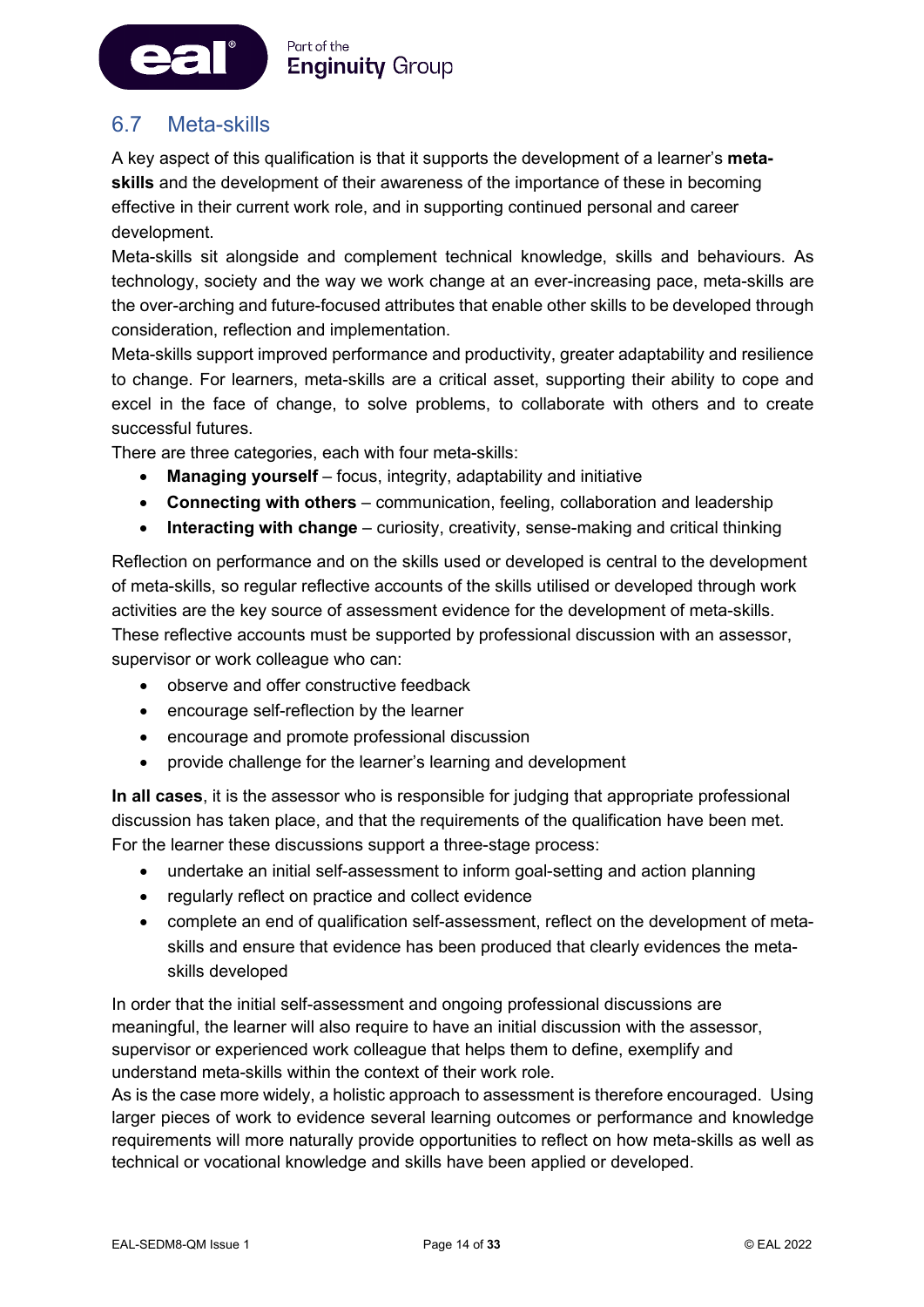

Further guidance on meta-skills can be found in section 6.8.4 of this document. A fuller description of meta-skills can be found [here.](https://www.skillsdevelopmentscotland.co.uk/media/44684/skills-40_a-skills-model.pdf)

Skills Development Scotland have additionally produced a range of tools which may be used to support assessment:

- Meta-skills self-profiling tool
- Meta-skills self-assessment tool
- Meta-skills development plan
- QA Guidance for Meta-skills Delivery
- Guidance on level of reflective practice expected for different SCQF levels

The meta-skills tools are available from Skills Development Scotland by request to [apprenticeshipdevelopment@sds.co.uk](mailto:apprenticeshipdevelopment@sds.co.uk)

### 6.8 Additional assessment guidance for specific Units

#### 6.8.1 **Unit SEDM8/007 – Applying methods and principles in project management and Unit SEDM8/013 – Providing effective leadership**

Simulated activities and tasks may be used in these Units to achieve the stated performance requirements as not all learners may have the opportunity to lead others or the opportunity to be involved in a real live project and therefore are unable to provide naturally occurring evidence. Learning Providers are encouraged to review the individual performance requirements and only use a simulated task or activity performed in a realistic work environment where it is deemed necessary. Tasks and activities should correlate with and be in the context of engineering and digital manufacturing. (Also see guidance on Projects)

#### 6.8.2 **Unit SEDM8/009 – Understanding digital manufacturing**

This Unit is knowledge based and is designed to enhance the learners understanding of existing, new and emerging technologies that are impacting on the engineering and manufacturing environments. Evidence for this Unit may be obtained from learners' direct exposure through other Units where digital knowledge and understanding has been obtained and applied, learners may be able highlight evidence through a cross referencing approach in a detailed portfolio of evidence. Where gaps exist, this knowledge may be explicitly taught. Specific subject sessions, self-directed learning materials or other relevant methods may be used, assessment of evidence for these approaches should align to knowledge delivery methodology, for example oral or written questions. Centre produced and marked examination papers may be appropriate. Learners will be expected to confirm their understanding as part of their recorded evidence.

#### 6.8.3 **Unit SEDM8/012 Developing meta-skills and personal professionalism**

This Unit introduces meta-skills and is designed to integrate with the other Units. Evidence from this Unit, including evidence of meta-skills will be generated from undertaking problem solving, challenge resolutions, projects and other critical thinking skills activities which will integrate the knowledge, understanding and skills demonstrated when completing other Units. Learners will be expected to undertake regular reflection on their learning and skills development through professional dialogue with their assessor, supervisor or work colleague, and learning provider. This reflection could align with Personal Development Review conversations naturally occurring between the learner and their line manager. This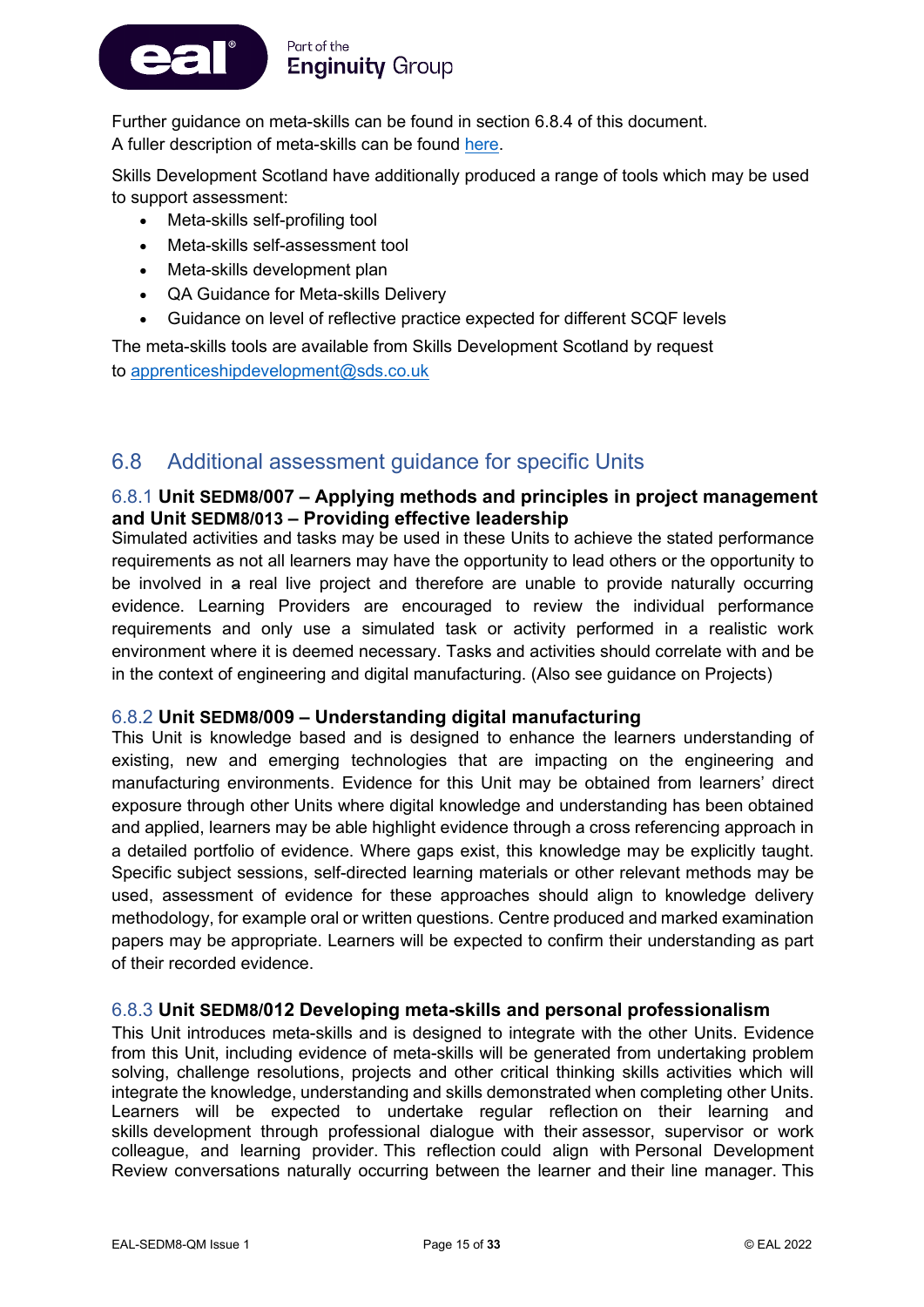

approach can be supported with various types of evidence such as reflective accounts, witness testimonies, professional discussion and evidence of tasks and challenges documentation.

In relation to meta-skills the minimum requirement for this qualification is that:

• reflective discussion on skills developed/to be developed takes place on a minimum of four occasions

and:

• these discussions include at least one meta-skill from each of the three categories and a minimum of six meta-skills in total (see [here](https://www.skillsdevelopmentscotland.co.uk/what-we-do/skills-planning/skills4-0/) for more detail on meta-skills and categories).

#### 6.8.4 **Guidance on meta-skills**

The Overarching Assessment Strategy for competence-based qualifications introduces metaskills.

Meta-skills sit alongside and complement technical knowledge, skills and behaviours. As technology, society and the way we work change at an ever-increasing pace, so meta-skills are the over-arching and future-focused attributes that enable other skills to be developed through consideration, reflection and implementation. Meta-skills support improved performance and productivity, greater adaptability and resilience to change. For learners, meta-skills are a critical asset, supporting their ability to cope and excel in the face of change, to solve problems, to collaborate with others and to create successful futures. There are three categories, each with four meta-skills. (See Overarching Assessment Strategy for competence-based qualifications)

The following meta-skills examples were identified by employees working in engineering and digital manufacturing roles. These examples are not exhaustive, merely provided to help learners to understand the meaning of meta-skills in engineering and digital manufacturing context.

#### **Managing yourself:**

**Focus,** working carefully and correctly and avoiding distraction, is essential for complex tasks, and critical when using dangerous equipment or machinery; **integrity**, being honest and trustworthy, is essential for open and honest analysis of failures, or when challenging an issue with colleagues or managers; **adapting** is essential when responding to things that don't work as initially planned; and **initiative** is required when faced with unclear instructions or when colleagues are unavailable.

#### **Connecting with others:**

**Communicating** clearly and concisely is key when circumstances are changing – either for customers or for co-workers; **feeling** creates awareness of the emotions of both learner and others and helps in adapting or responding to new situations or surroundings; **collaborating,** working effectively with colleagues to get a job done to standard and on time is key for complex tasks or when faced by technical problems; and skills in **leading** are often developed through helping and directing newer colleagues or others.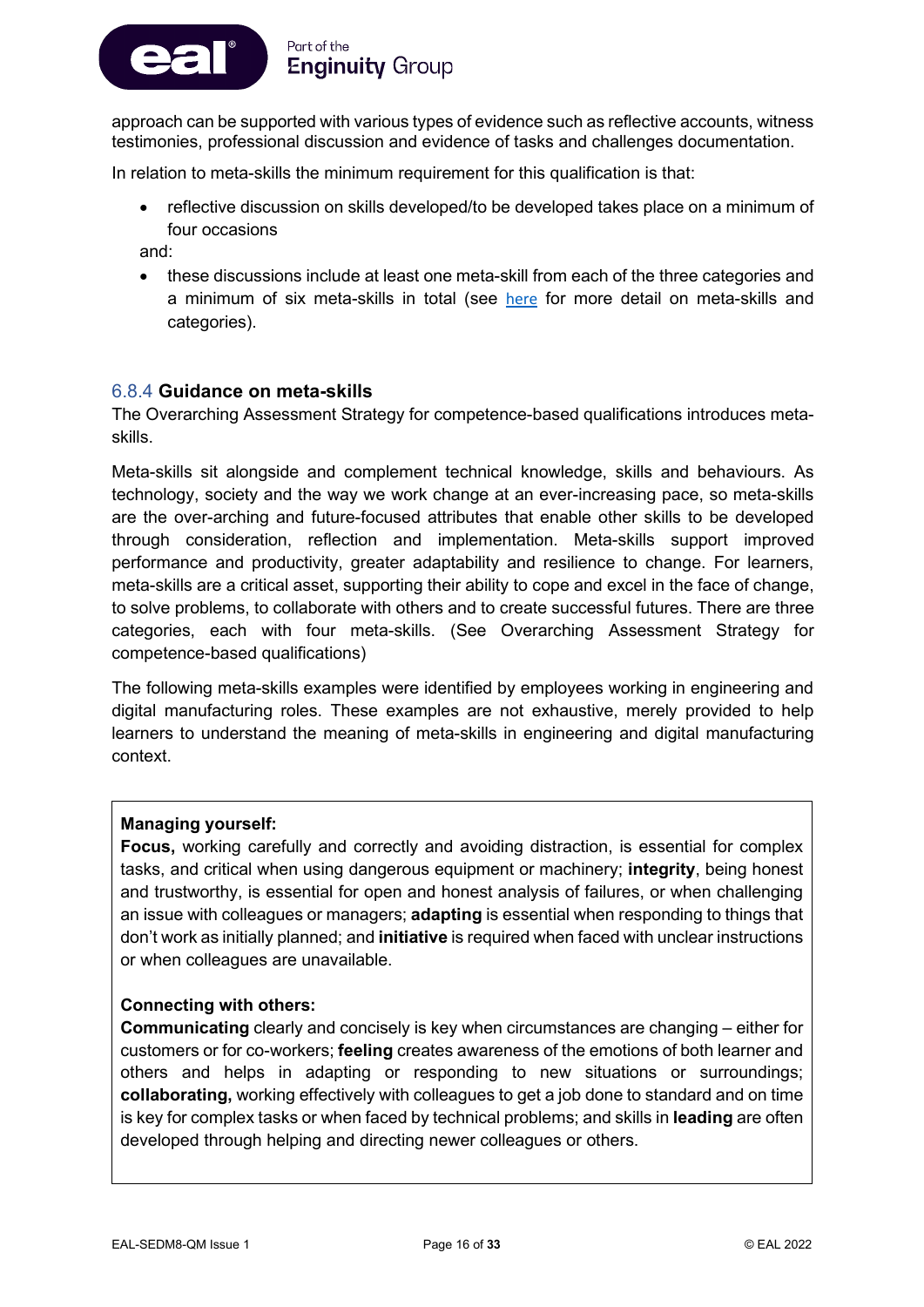

#### **Interacting with change:**

**Curiosity** helps with learning new things and better ways of doing things; **creativity** helps produce solutions to new problems, or develop new products or processes; interpreting complex instructions or technical drawings and breaking down tasks into simpler, manageable steps are common examples of **sense making**; and **critical thinking** is key to coming up with solutions when fault finding.

Supported by their assessor, supervisor or work colleague and learning provider, learners should consider, practise, and reflect on their use of meta-skills during their work, building those skills to enhance their personal effectiveness in their present role and their future careers. This can be done effectively using the following three stage process:

**Self-assessment**: Learners should undertake a self-assessment of own strengths and areas for meta-skill development, a relevant complex engineering challenge, project or high-level activity should be selected. Learners will use a range of approaches to formulate and critically evaluate evidence-based solutions/responses to a defined situation. The selected activity should be sufficiently unstructured to facilitate assessment appropriate to SCQF level 8 which allows all categories of meta-skills to be developed.

**Reflection and Evaluation:** Evidence should reflect the process of developing meta-skills through regular, authentic and supported reflective practice and goal setting in the context of the whole qualification, referencing those meta-skills relevant to the learner and their sector, rather than mechanistic coverage which simply notes where particular meta-skills have been observed.

**Final Review**: Learners should carry out a final review of personal meta-skills developed during the qualification, linking this to the areas for development identified at the beginning of the Unit and the activities taken to increase effectiveness. This should clearly identify how the meta-skills across Self-management, Social Intelligence and Innovation were developed and applied in combination in the delivery of the qualification. Finally, learners are required to identify goals for future meta-skills development.

### 6.9 Evidence of prior achievement

The achievement of the specific knowledge, understanding and skills requirements of Units cannot simply be inferred by the results of tests or assignments from other qualifications or training programmes. Where evidence is submitted from these sources, the assessor must, as with any assessment, make sure the evidence is valid, reliable, authentic, directly attributable to the learner, and meets the full knowledge, understanding and skills requirements of the Unit.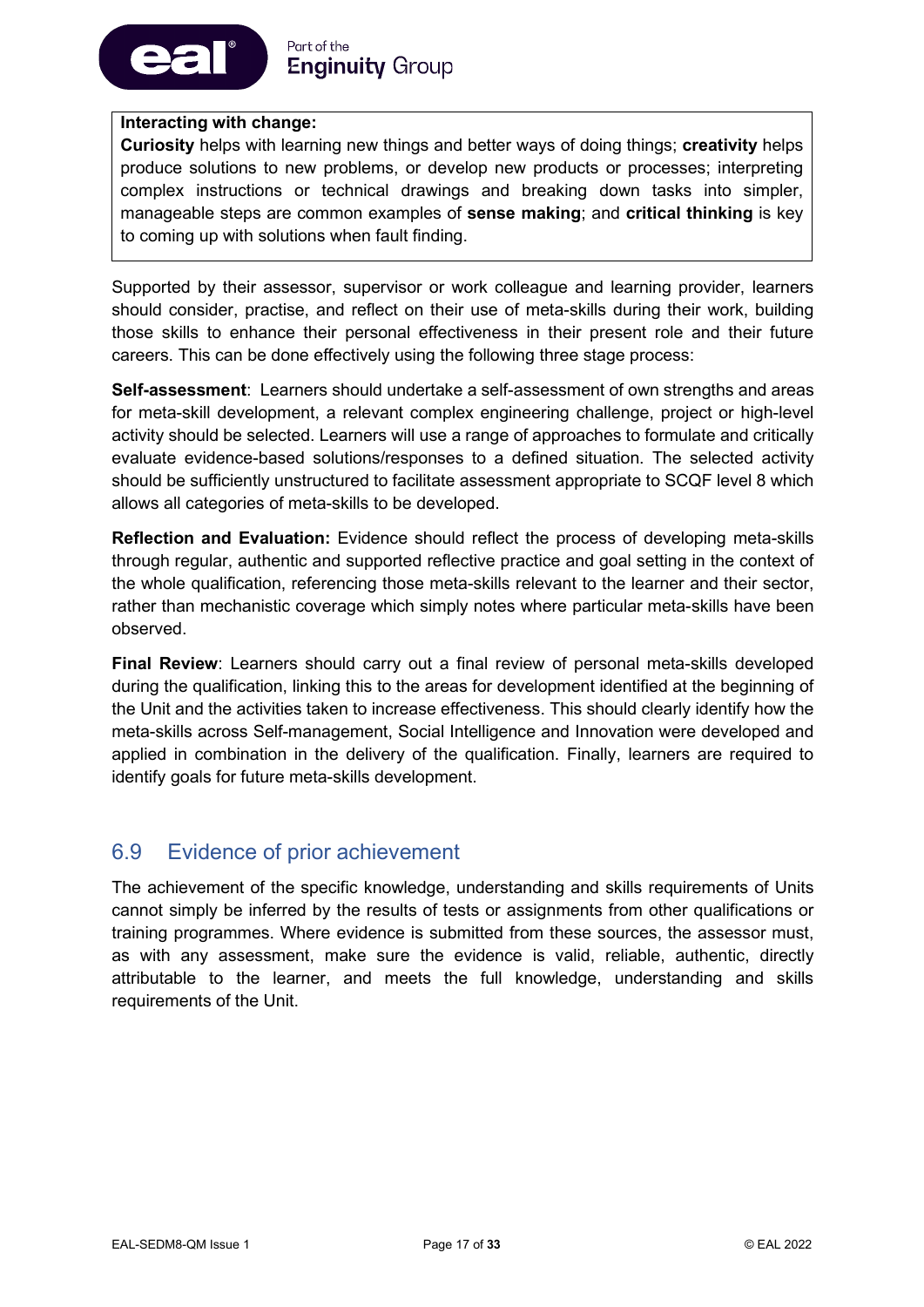

# <span id="page-18-0"></span>7.0 Quality Control of Assessments

#### **General**

There are two major points where EAL interacts with the Centre in relation to the external quality control of assessment for a qualification and these are:

- Approval when a Centre takes on new qualification(s), EAL normally through an external verifier/external quality assurer, ensures that the Centre is suitably equipped and prepared to deliver the new qualification(s)
- Monitoring throughout the ongoing delivery of the qualification(s) EAL, through external monitoring and other mechanisms must maintain the quality and consistency of assessment of the qualification/s

#### **Approval**

In granting approval, EAL, normally through its external verifiers/external quality assurers ensures that the prospective Centre:

- meets the requirements of SQA Accreditation
- has sufficient and appropriate physical and staff resources
- meets relevant health and safety, equality and access requirements
- has a robust plan for the delivery of the qualification(s)

Depending on an assessment of the condition of the Centre by EAL this may require a visit to the Centre to view evidence or may be undertaken through other means. EAL must have a clear rationale for the method(s) deployed.

#### **Monitoring**

EAL, through external monitoring and other mechanisms ensures:

- that a strategy is developed and deployed for the ongoing monitoring of the Centre. This strategy must be based on an active risk assessment of the Centre. In particular, the strategy must identify the learner, assessor and internal verifier sampling strategy to be deployed and the rationale behind this
- that the Centre's internal quality assurance processes are effective in learner assessment
- that sanctions are applied to a Centre where necessary and that corrective actions are taken by the Centre and monitored by the EAL external verifier/ external quality assurer
- that reviews of EAL external auditing arrangements are undertaken

### <span id="page-18-1"></span>8.0 Grading

The overall grading type for this qualification is **competent / not yet competent**.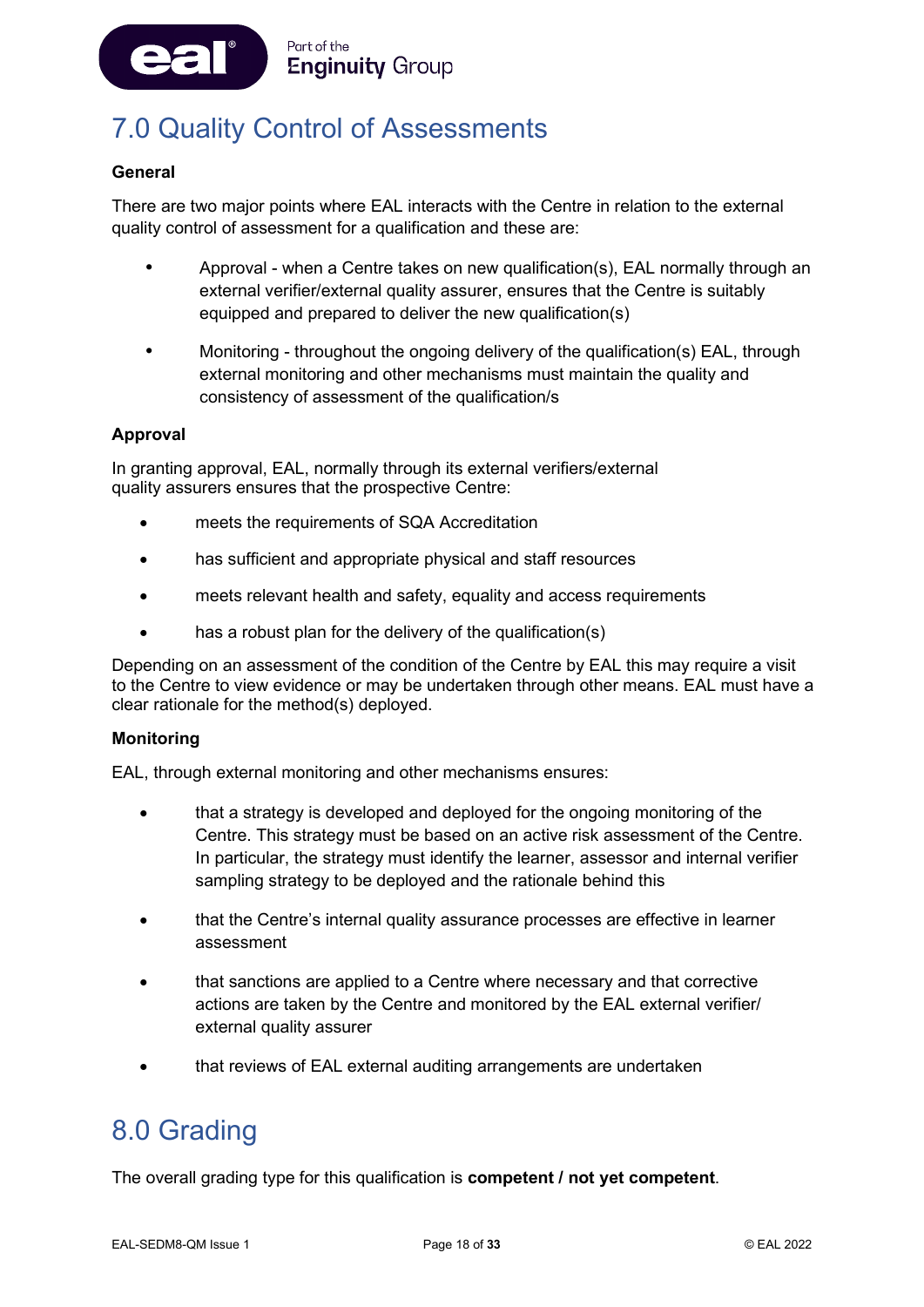

# <span id="page-19-0"></span>Appendix 1: Unit Summaries

# Unit Title: **Supporting engineering processes**

SCQF Level: **8**

SCQF Credit: **36**

Unit Code: **SEDM8/001**

### Goal of Unit:

To provide engineering process support, working between senior engineers and the shop floor to inform decision making within organisational requirements.

### Brief Outline:

This involves contributing substantially to the analysis of problems, and producing technical documentation, reports, or specifications to allow decisions to be made. This will support the delivery of high quality, repeatable, statistically stable, and sustainable processes, accounting for cost planning implications, cost control and environmental impact, and the application and introduction of digital technologies.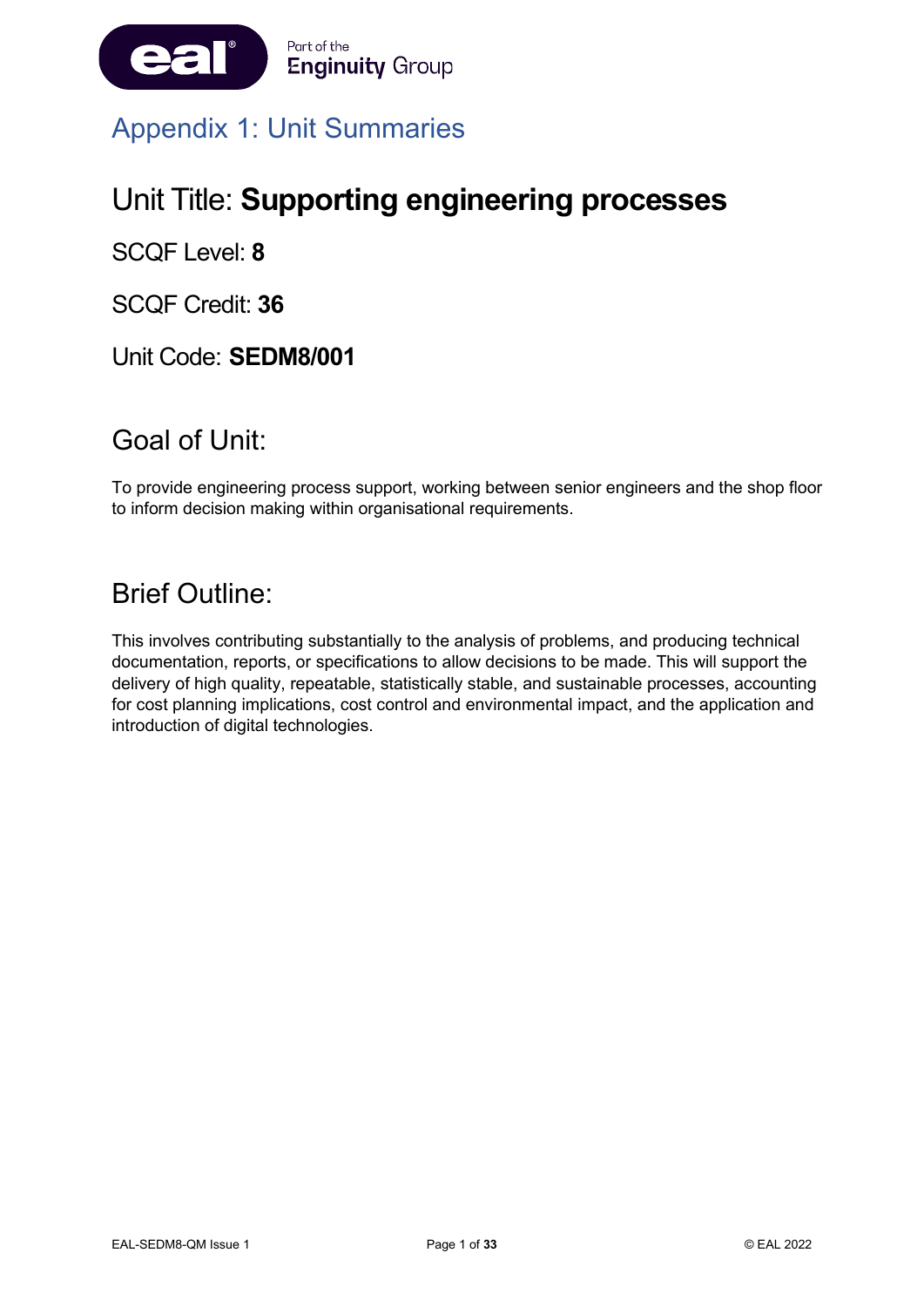

# Unit Title: **Maintaining engineering equipment**

SCQF Level: **8**

SCQF Credit: **30**

Unit Code: **SEDM8/002**

### Goal of Unit:

To provide day to day engineering maintenance support, working with the senior engineer to inform decision making within organisational requirements.

### Brief Outline:

This involves contributing substantially in the assessment of equipment problems and the production of technical documentation, reports, or specifications to allow decisions to be made by the senior engineer. This covers areas such as quality, reliability, production, schedules and targets, cost control, environmental impact, or other technical documentation, use and introduction of digital technologies.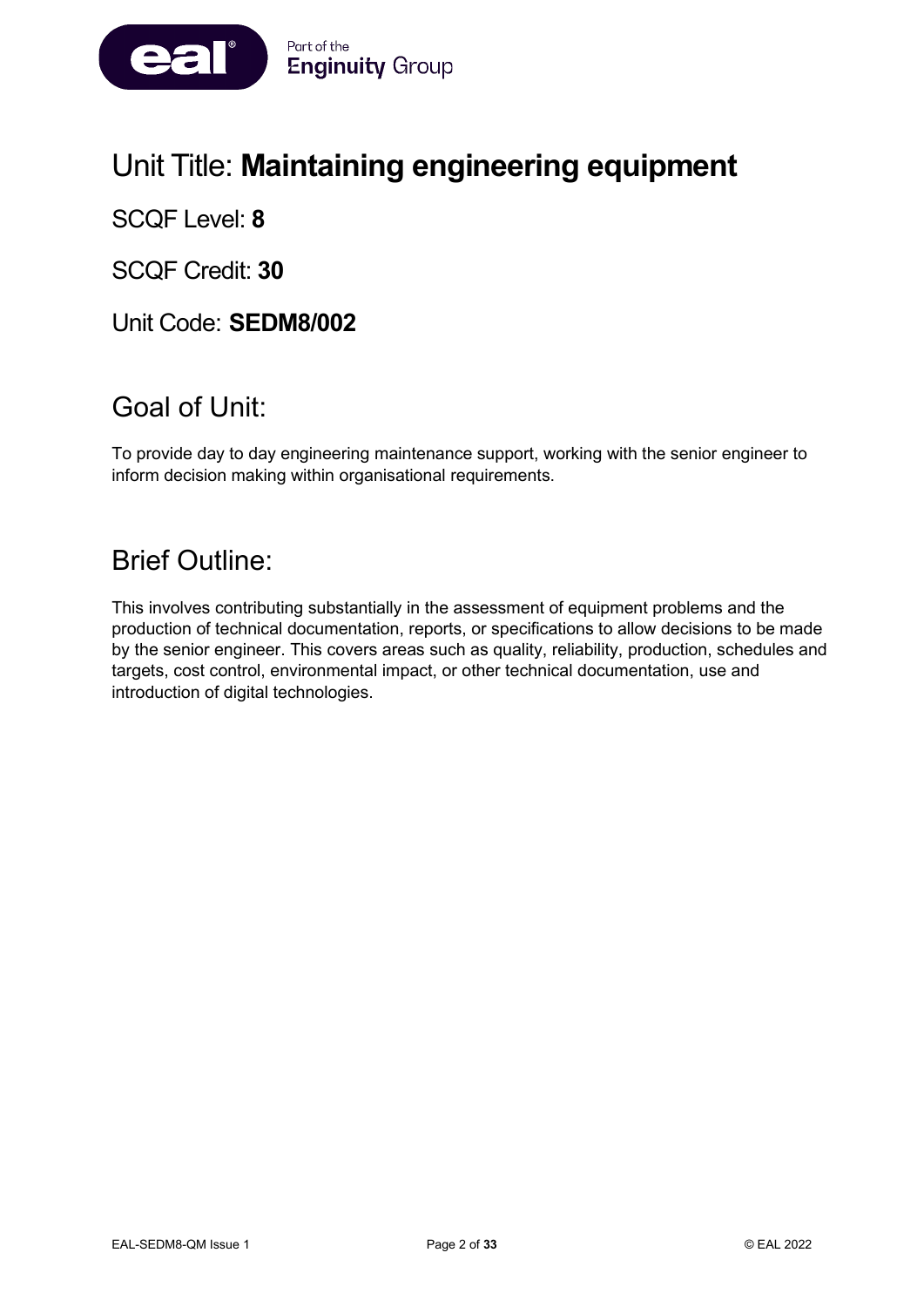

# Unit Title: **Designing and building within engineering**

SCQF Level: **8**

SCQF Credit: **32**

Unit Code: **SEDM8/003**

# Goal of Unit:

To interpret design requirements and create the processes to build precision components and assemblies to meet required specifications and quality requirements in compliance with safe systems of work and standard operating procedures.

# Brief Outline:

This involves interpreting design needs and processes to enable the assembly of components and sub-assemblies as part of the production of an end-product. This includes working in accordance with standard operating procedures and safe systems of work, and the use of industry standard digital tools.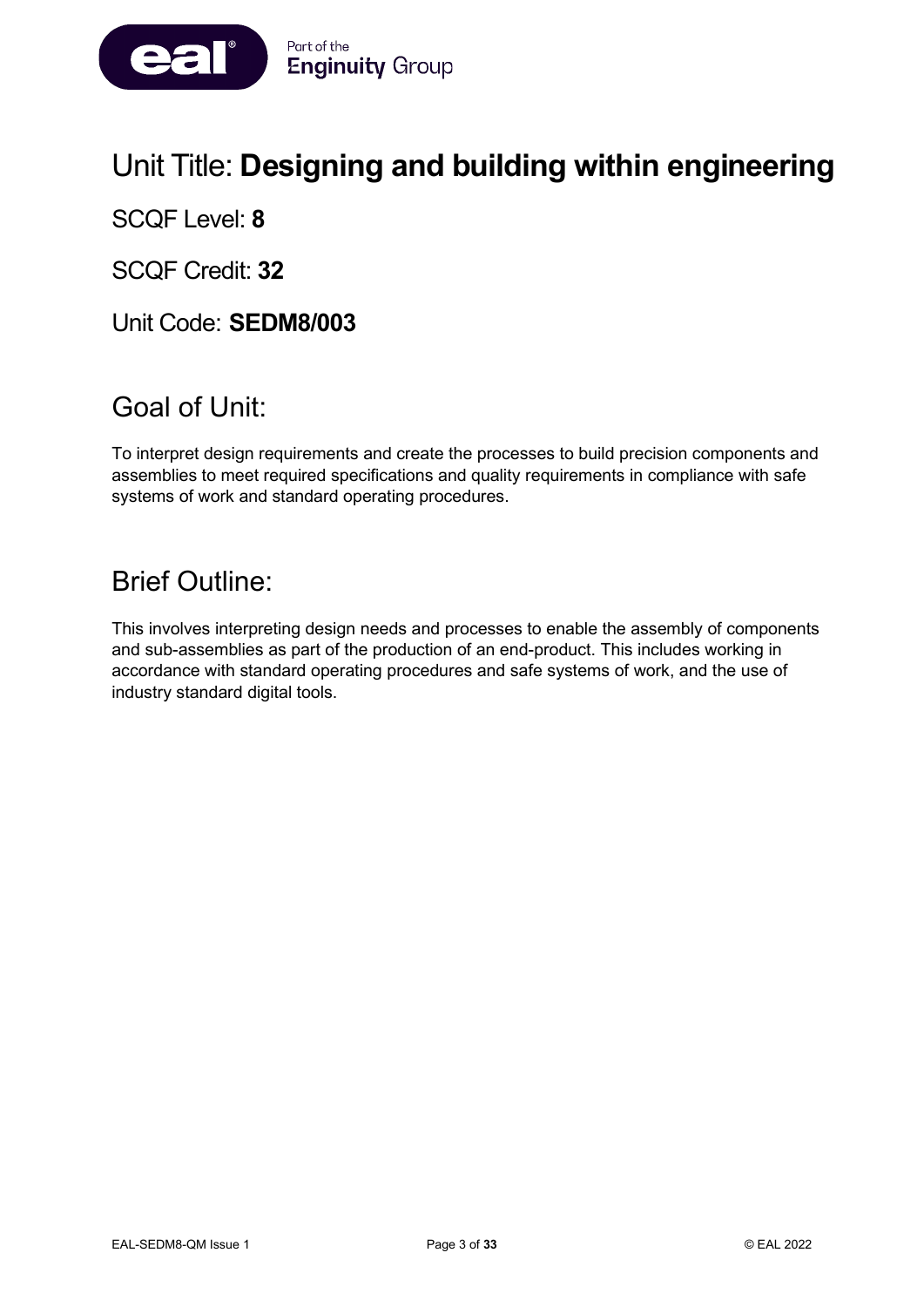

# Unit Title: **Inspection and testing within engineering**

SCQF Level: **7**

SCQF Credit: **30**

Unit Code: **SEDM8/004**

### Goal of Unit:

To inspect and test products, systems, or components to meet safety and functional requirements.

### Brief Outline:

This involves diagnosing and identifying problems by applying appropriate inspection and testing methods, using available data and digital tools, and making recommendations for improvement in line with organisational requirements. This includes recording and reporting results and arranging for final sign off and certification.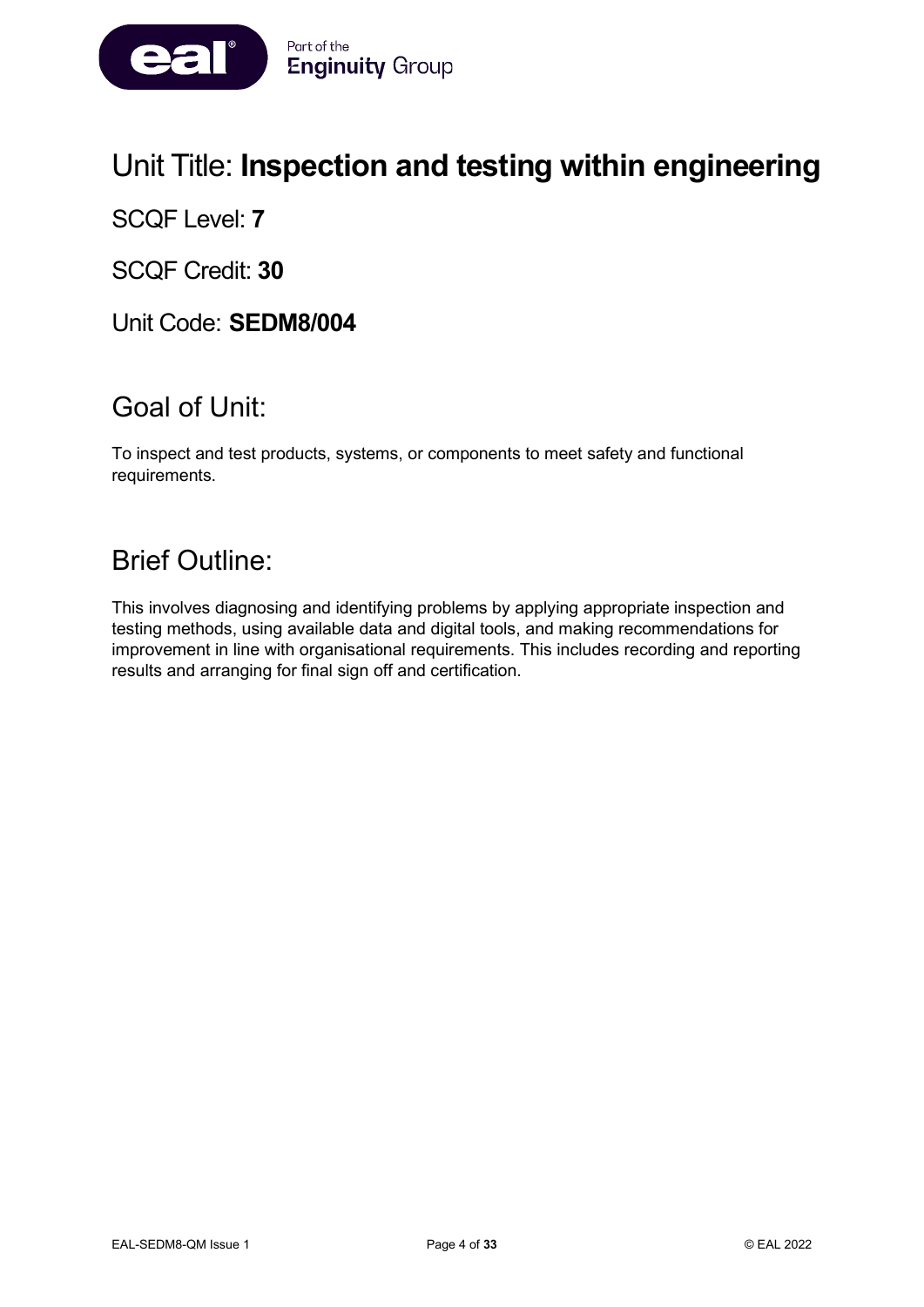

# Unit Title: **Diagnosing and resolving faults**

SCQF Level: **8**

SCQF Credit: **30**

Unit Code: **SEDM8/005**

# Goal of Unit:

To safely locate, diagnose, resolve, and rectify faults using problem solving techniques, diagnostic software, and tools in line with safe systems of work.

### Brief Outline:

This involves using approaches and techniques, including available data and digital tools, to safely locate, diagnose and rectify faults in machinery, including identifying areas for improvement and the communication of outcomes.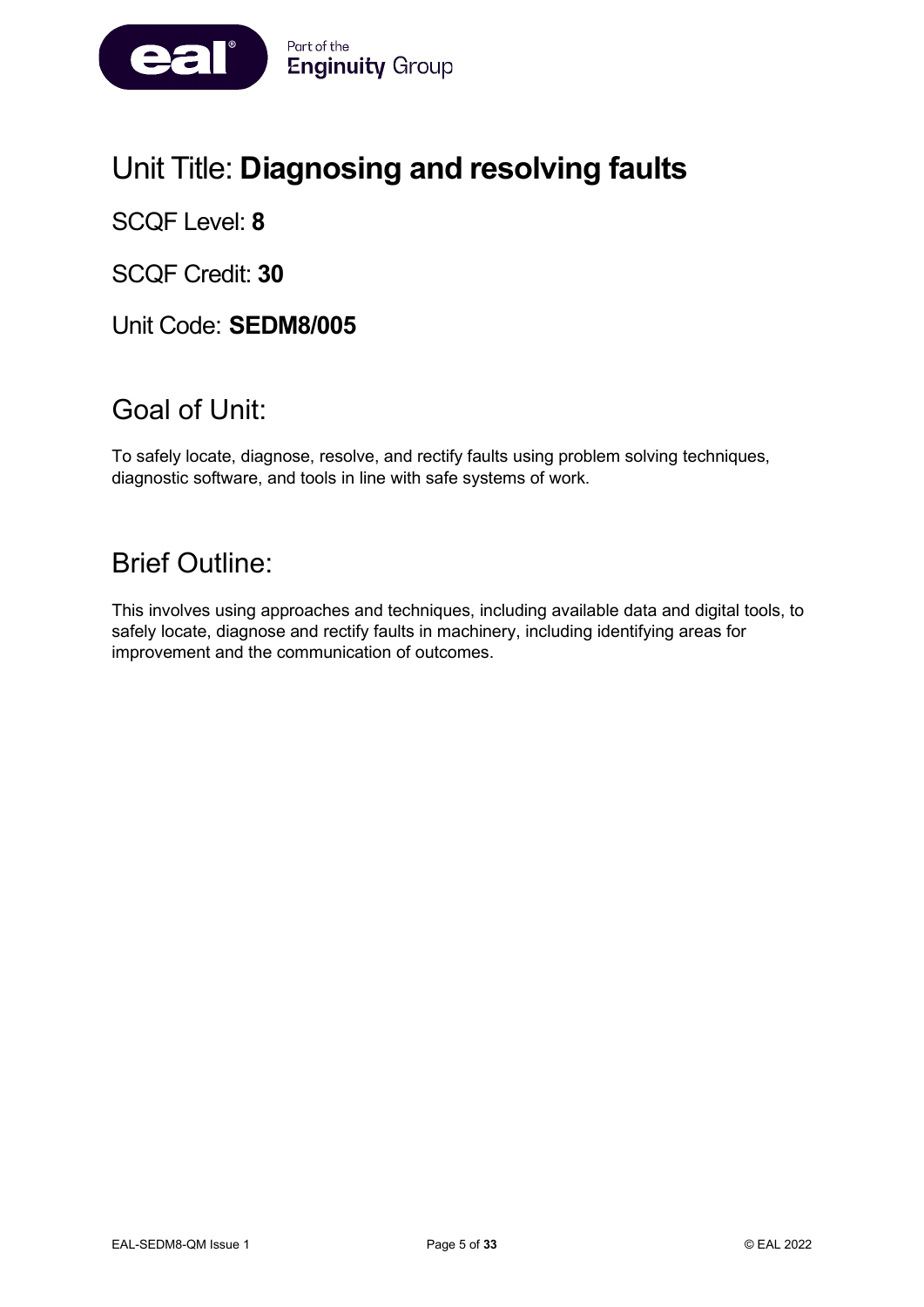

# Unit Title: **Conducting quality control and assurance**

SCQF Level: **8**

SCQF Credit: **30**

Unit Code: **SEDM8/006**

### Goal of Unit:

Applying approved industry quality control and assurance processes to support the delivery of products and services to meet safety and regulatory requirements.

# Brief Outline:

This involves applying approved quality control and assurance processes for products and services to ensure they conform to quality standards and meet stakeholder requirements. It also involves monitoring improvements and communicating outcomes to stakeholders.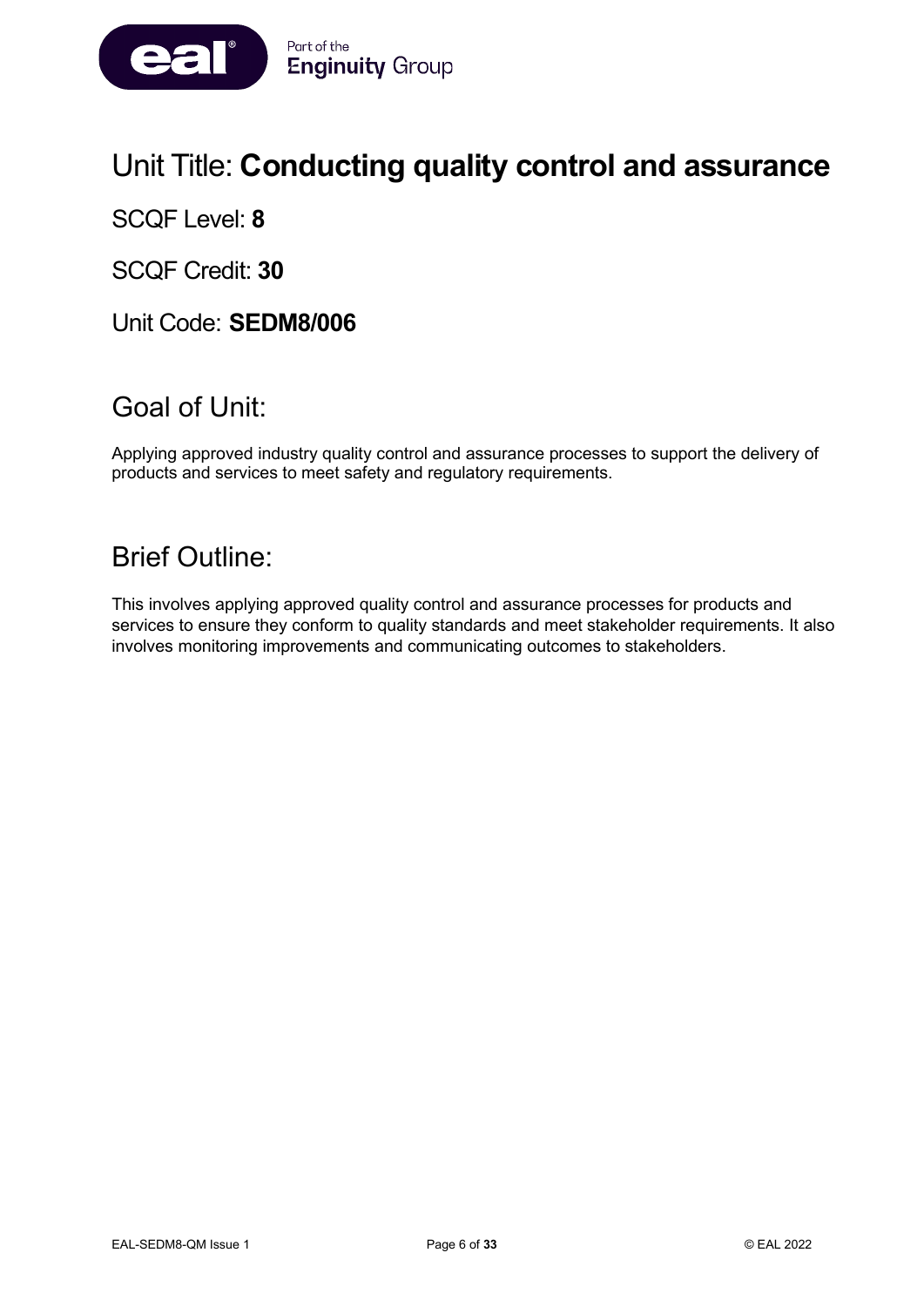

# Unit Title: **Applying methods and principles in project management**

SCQF Level: **8**

SCQF Credit: **12**

### Unit Code: **SEDM8/007**

### Goal of Unit:

Use project management tools to plan, organise and monitor the progress of activities to achieve production quality performance indicators.

### Brief Outline:

This is about applying methods and principles of project management in line with organisational requirements. This includes ensuring activities are delivered in accordance with the business case and safe systems of work, and involves liaising with and reporting progress to stakeholders, ensuring activities contribute to key milestones and deliverables.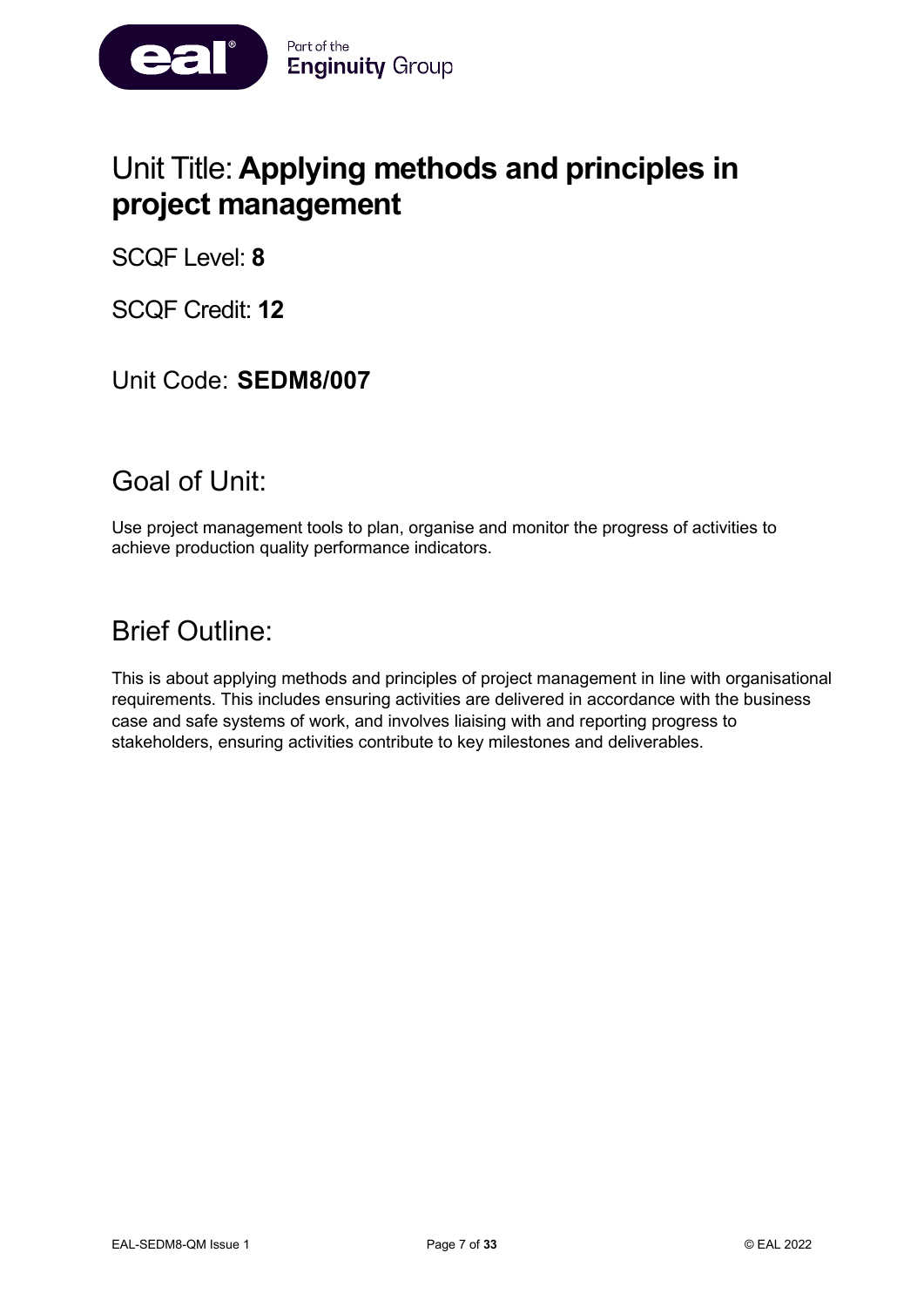

# Unit Title: **Providing design-led solutions**

SCQF Level: **8**

SCQF Credit: **34**

Unit Code: **SEDM8/008**

# Goal of Unit:

To support the development of new or revised products by providing design-led solutions to problems in compliance with safe systems of work and standard operating procedures.

# Brief Outline:

This involves supporting all stages of product design and redesign of existing products using available digital tools where appropriate. It ranges from early concept feasibility, design, and development through to final preparations for delivery to customers.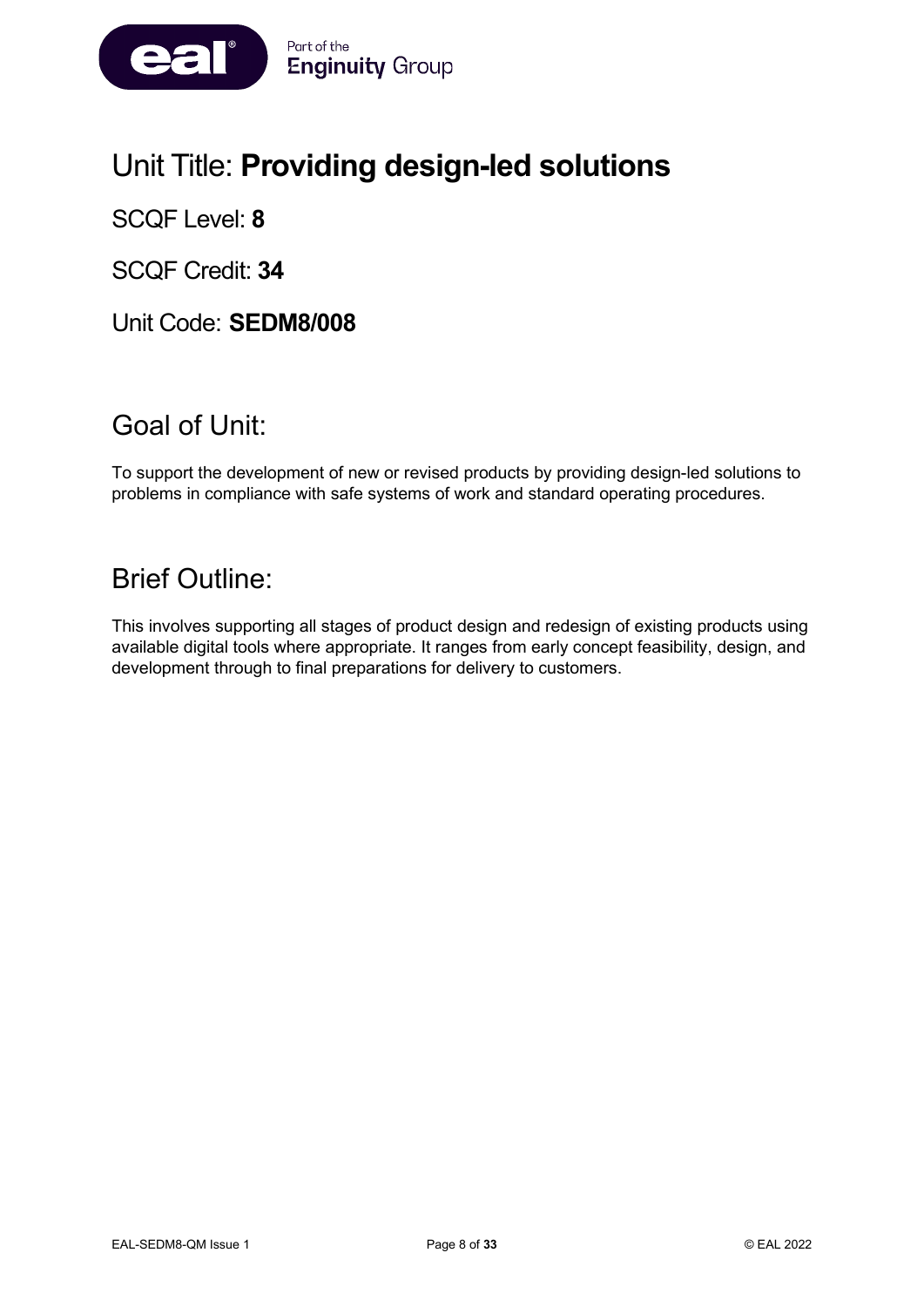

# Unit Title: **Understanding digital manufacturing**

SCQF Level: **8**

SCQF Credit: **9**

Unit Code: **SEDM8/009**

# Goal of Unit:

To understand how new technologies and net zero targets will impact manufacturing, including the integration of new or modified automation, digital systems, and manufacturing engineering systems.

# Brief Outline:

This is about understanding how new or modified automation and control systems will optimise performance and compliance within engineering and manufacturing process, in order to raise productivity and meet customer specifications.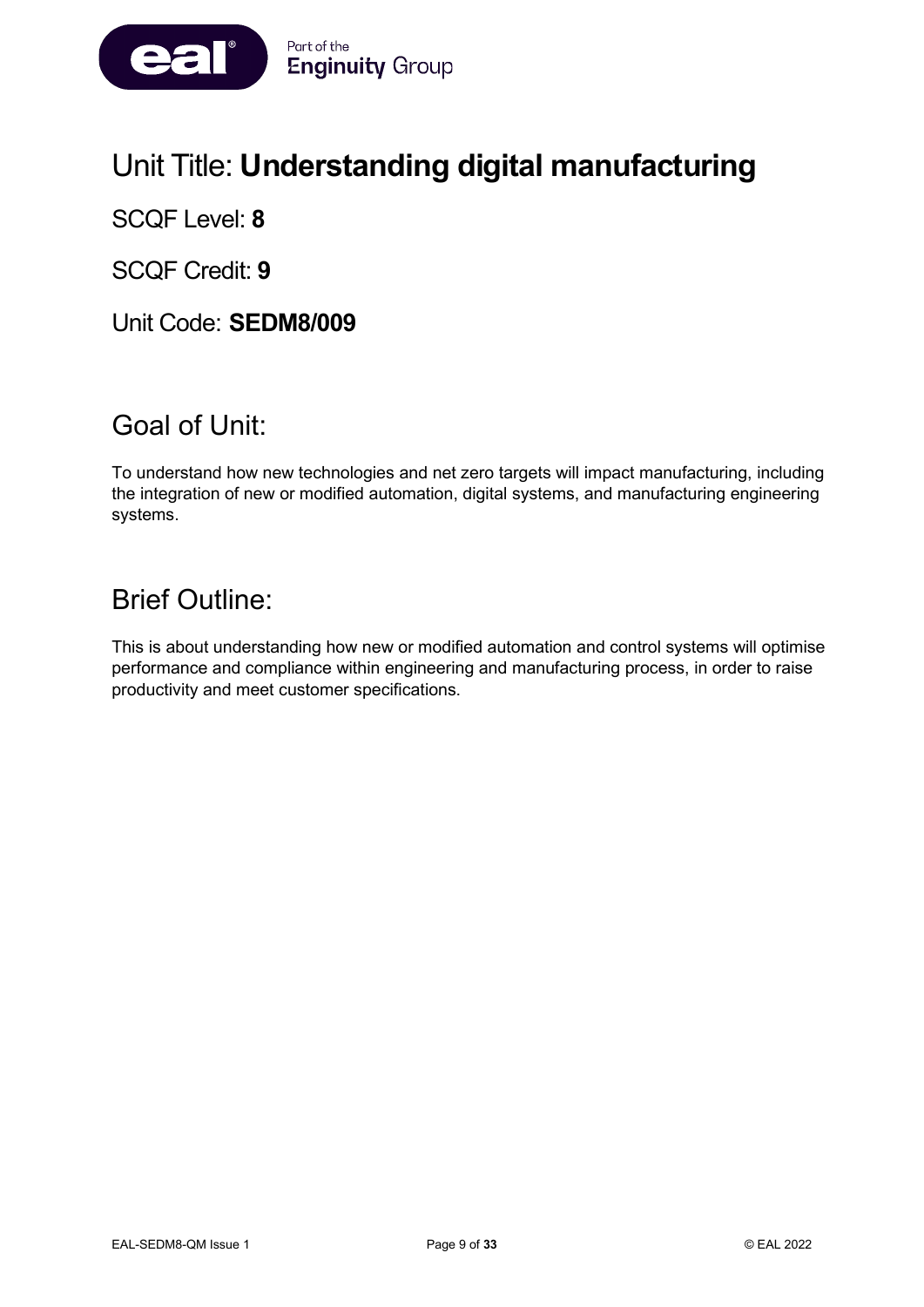

# Unit Title: **Organising and facilitating meetings**

SCQF Level: **7**

SCQF Credit: **8**

Unit Code: **SEDM8/010**

# Goal of Unit:

To organise and facilitate meetings to achieve objectives in line with organisational requirements.

### Brief Outline:

This is about organising and facilitating meetings with stakeholders to achieve objectives. This also involves booking meetings, preparing and circulating documentation, following up on actions and providing further information as required.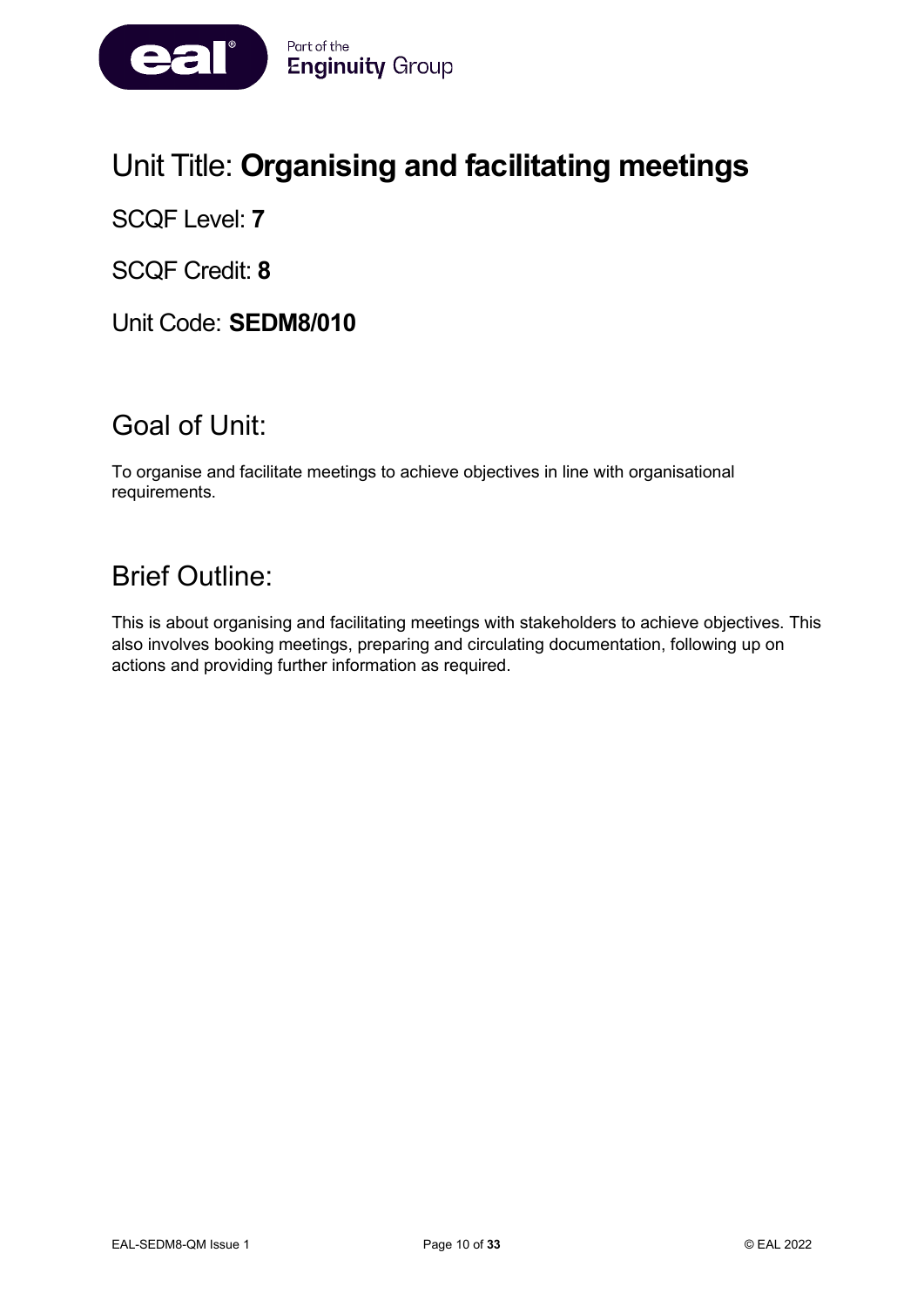

# Unit Title: **Establishing and maintaining effective working relationships**

SCQF Level: **7**

SCQF Credit: **12**

Unit Code: **SEDM8/011**

### Goal of Unit:

To understand, create and maintain positive and effective working relationships with stakeholders to enable their expectations to be met in line with organisational requirements.

### Brief Outline:

This is about identifying internal and external stakeholders and building relationships. It involves maintaining positive relationships by communicating information in an effective and professional manner in line with organisational requirements.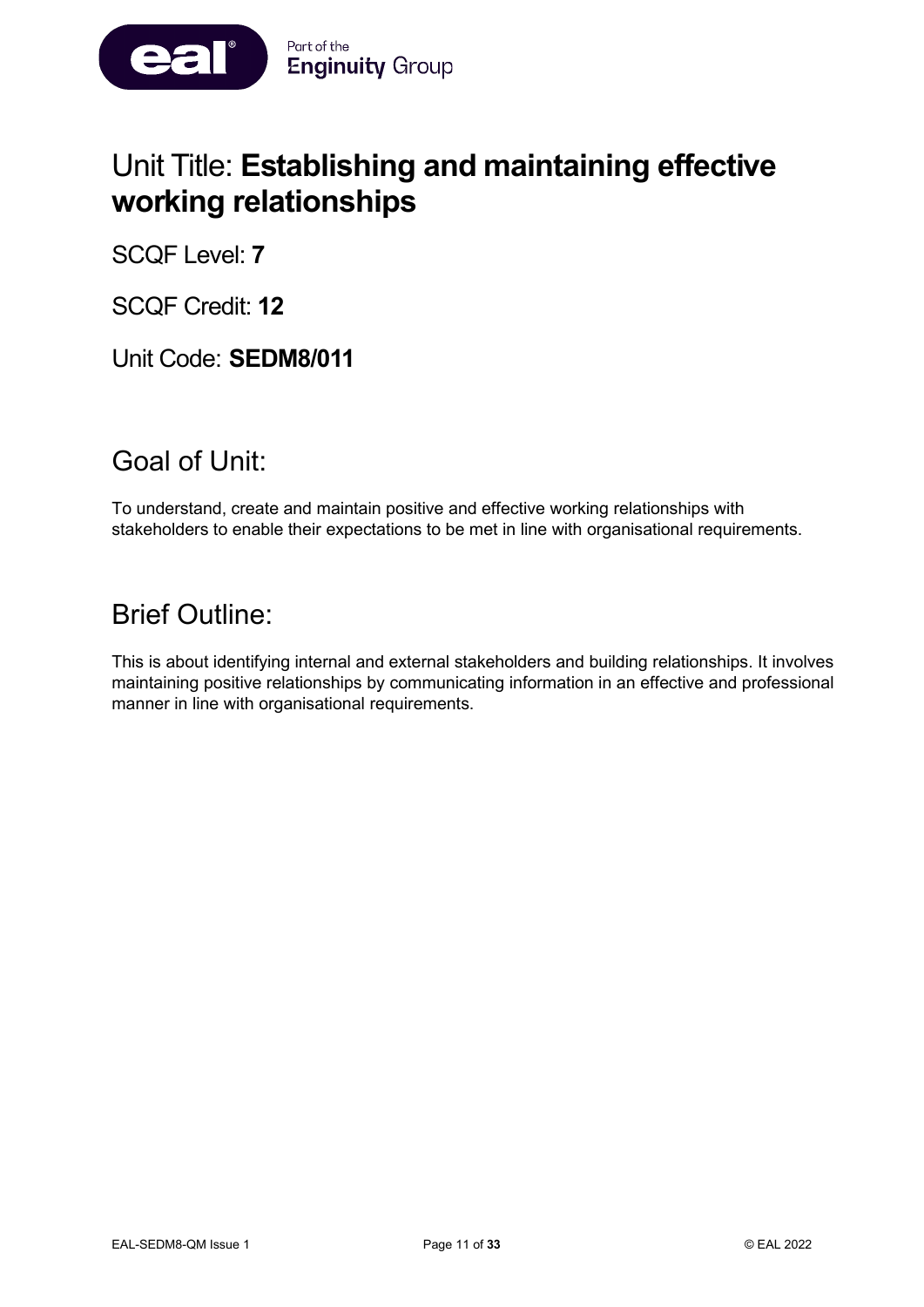

# Unit Title: **Developing meta-skills and personal professionalism**

SCQF Level: **8**

SCQF Credit: **16**

Unit Code: **SEDM8/012**

### Goal of Unit:

To develop meta-skills and personal professionalism through reflective practice, goal setting and active learning to improve own performance in line with organisational requirements.

### Brief Outline:

This is about taking responsibility for the development of own meta-skills and personal professionalism. This involves reflecting on and learning from practice; seeking and acting on feedback; agreeing and working towards own goals for continuous professional development (CPD); and managing own wellbeing.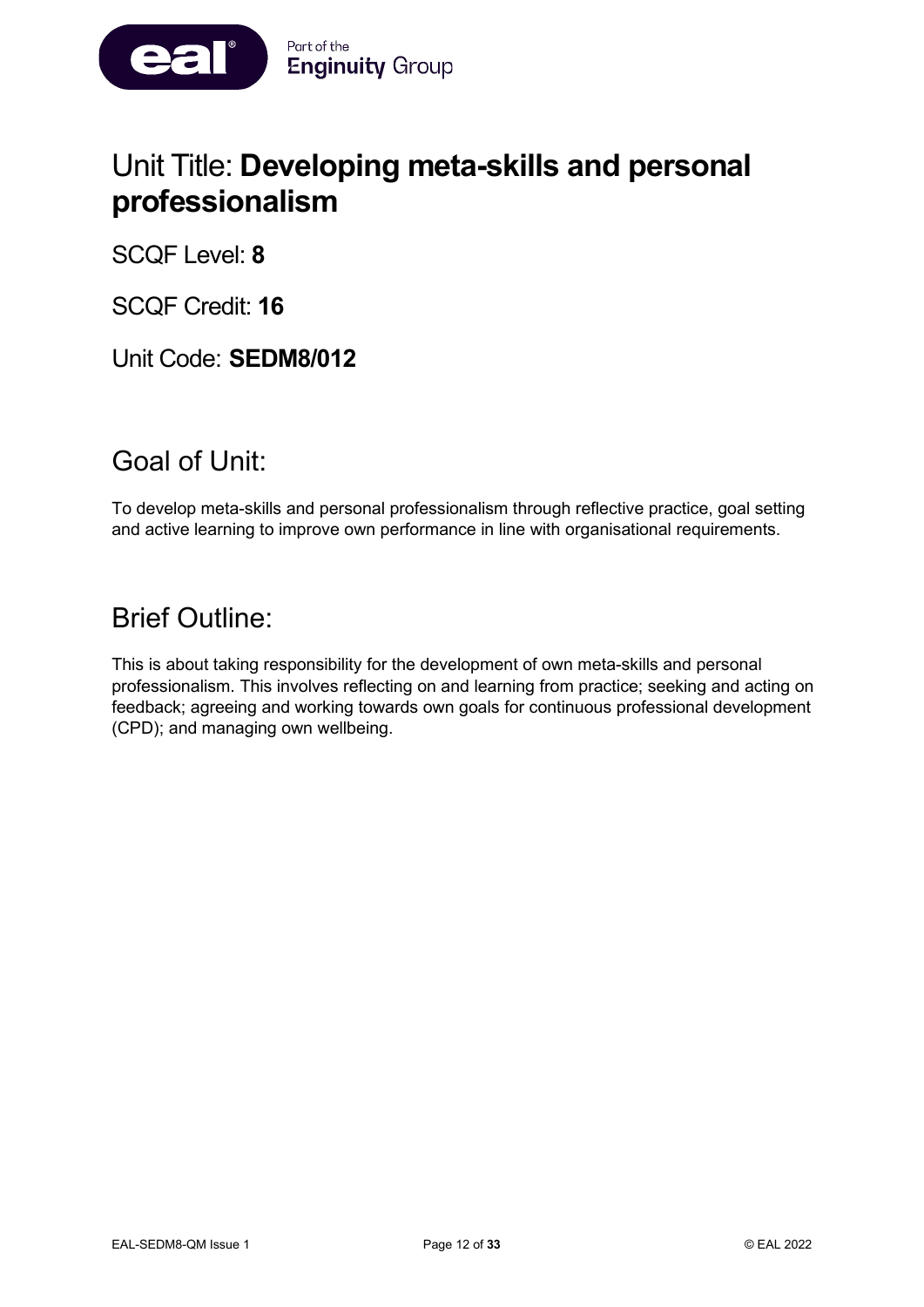

# Unit Title: **Providing effective leadership**

SCQF Level: **8**

SCQF Credit: **16**

Unit Code: **SEDM8/013**

# Goal of Unit:

To provide positive and effective leadership to teams to enable, objectives, goals, and targets to meet organisational requirements.

# Brief Outline:

This involves leading a team to achieve defined outcomes and targets required by the organisation. This includes identifying team members roles and responsibilities, setting individual and collective objectives, and monitoring and reviewing performance.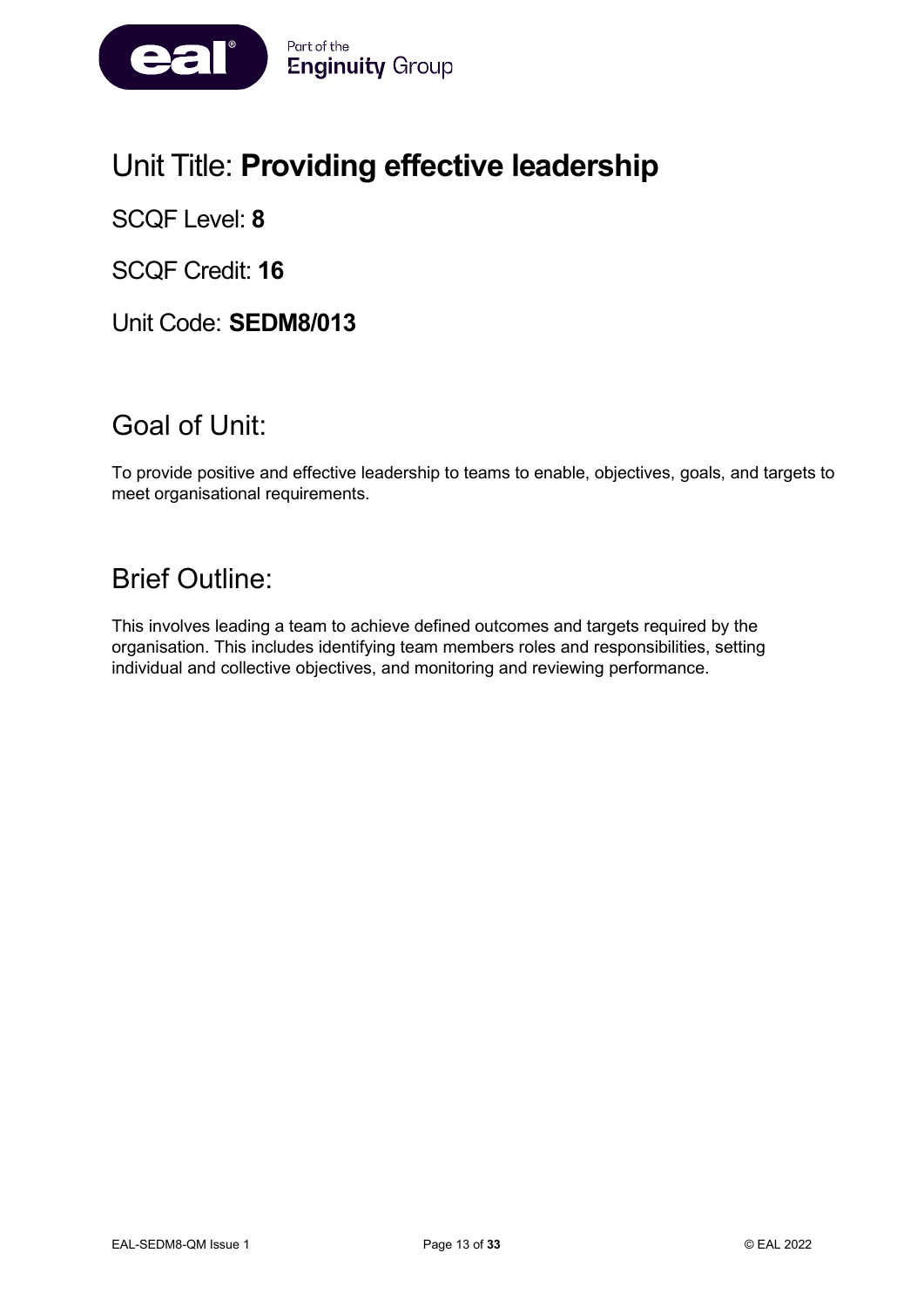

# Unit Title: **Managing teams and stakeholders**

SCQF Level: **8**

SCQF Credit: **20**

Unit Code: **SEDM8/014**

# Goal of Unit:

To understand and create positive relationships with stakeholders in order to enable their expectations to be managed in line with organisational requirements. To organise and facilitate meetings in order to achieve project objectives in line with organisational requirements. To lead and manage teams to support the delivery of project outcomes in line with organisational requirements.

### Brief Outline:

This is about communicating and supporting project outcomes and influencing and aligning people to achieve a specific aim within agreed parameters and in line with organisational requirements. This involves identifying the various stakeholders involved with projects and understanding the relationships between the stakeholders. Individuals will also create positive relationships with all stakeholders involved in projects and communicate with them in an effective manner.